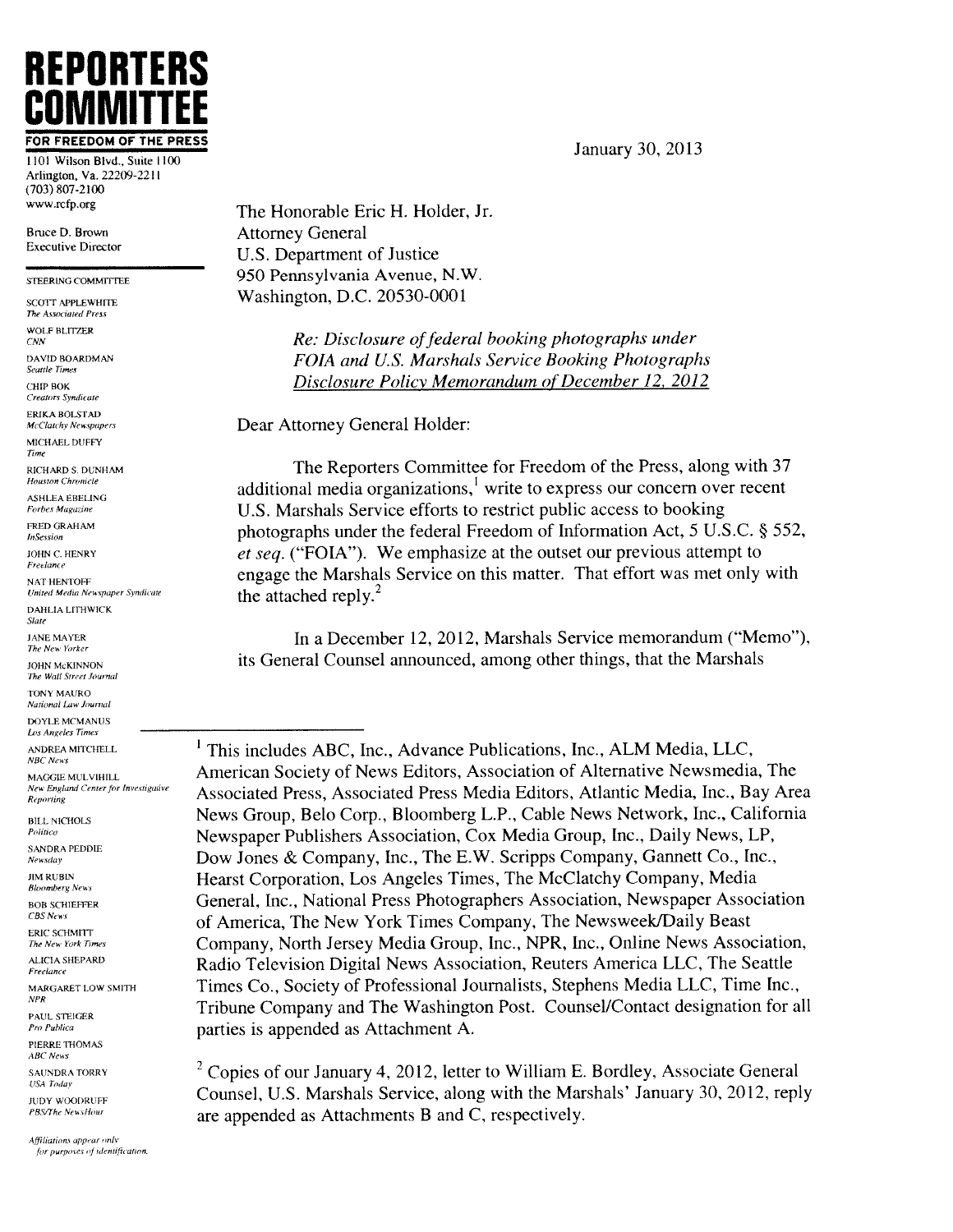Eric H. Holder, Jr. January, 30, 2013 Page 2

Service will no longer comply with its public disclosure obligations under FOIA regarding federal hooking photograph records in accordance with the mandates of Detroit Free Press v. Dep't of Justice. 73 F.3d 93 (6th Cir. 1996).<sup>3</sup> This abrupt policy change simply ignores federal appellate court precedent holding that under certain conditions such records do not implicate any recognizable personal privacy interest under FOIA and therefore must be disclosed to the public upon request. In the face of such established judicial authority, the Marshals Service cannot unilaterally decide that it no longer sees fit to adhere to the law. We ask that you immediately order the Marshals Service to rescind and reverse all portions of the Memo that instruct agency personnel to deny FOTA requests for federal hooking photographs that qualify for public release under Detroit Free Press. We further request that you order the Marshals Service to retroactively honor any FOIA requests it has denied pursuant to its new policy that qualify for release under Detroit Free Press.

Recent FOTA denials to the media making requests for federal booking photographs from within the Sixth Circuit that qualify for release under Detroit Free *Press* document that the Marshals Service has begun implementing the withholding directives outlined in the Memo. The denials make no mention of the policy change and only state that the requester has failed to make an adequate showing that the public interest in disclosure outweighs personal privacy interests. Detroit Free Press holds that no balancing is required as there is simply no privacy interest to balance.

## The New Marshals Service Policy Violates Established Law and DOJ FOIA Guidelines

The new policy stifles the public's lawful access to booking photographs under FOIA without legal justification, Apparently emboldened by the two recent appellate court decisions that upheld the nondisclosure of booking photographs under FOIA's privacy exemptions. the Marshals Service altered its policy to categorically prohibit the release of all federal booking photographs, even to Sixth Circuit residents who may lawfully obtain them under FOIA.

Detroit Free Press held that such records must be disclosed upon request under FOIA when a named defendant has appeared in open court during the course of an ongoing criminal proceeding and that the disclosure implicates no personal privacy interest in the subjects of the photographs. In contrast, more recent decisions in the Tenth and Eleventh U.S. Circuit Courts of Appeal have held that such records do implicate some privacy interest under  $FOLA<sup>4</sup>$ . In those particular cases, the courts held that the

 $3$  A copy of the Memo is appended as Attachment D.

<sup>&</sup>lt;sup>4</sup> See World Publ'g Co. v. Dep't of Justice, 672 F.3d 825 (10th Cir. 2012); Karantsalis v. Dep't of Justice, 635 F.3d 497 (11th Cir. 2011) (per curiam), cert. denied, 132 S. Ct. 1141 (Jan. 23. 2012).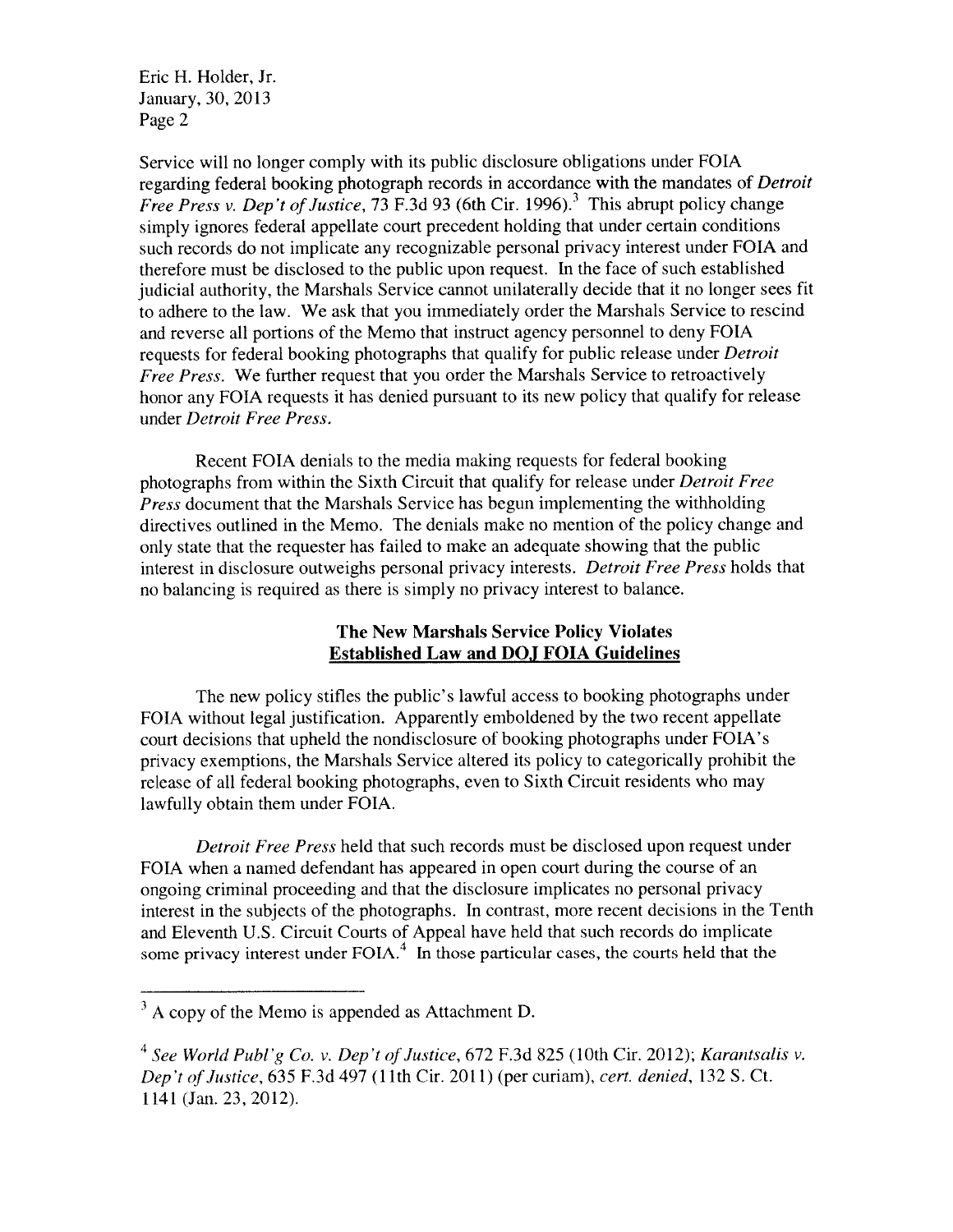Eric H. Holder. Jr. January. 30. 2013 Page <sup>3</sup>

requester did not demonstrate that the public interest in their disclosure outweighed the privacy interest. Until the Memo. the Marshals Service applied Detroit Free Press in the strictest manner possible. It would honor FOIA requests for federal booking photographs originating from within the geographic bounds of the Sixth Circuit but continued to deny requests for the same records if originating from any other circuit. The only time a request from outside the Sixth Circuit would be honored was when the same record had been previously released pursuant to a Sixth Circuit request.<sup>5</sup> The Marshals Service otherwise consistently maintains that the privacy/public interest balancing test under FOTA privacy exemption jurisprudence categorically tips in favor of non-disclosure.

But the Memo goes further and instructs Marshals Service personnel to disregard Sixth Circuit precedent and universally follow the law of the jurisdiction of its own election. It states that "effective immediately, the USMS will not disclose booking photographs under the FOIA, regardless of where the FOIA request originated, unless the USMS OGC determines that the requester has made the requisite showing that the public interest in the requested booking photograph outweighs the privacy interest at stake or that other factors specific to the particular FOIA request warrant processing that request consistent with existing Sixth Circuit precedent."

This course is of additional concern as while the Memo instructs agency personnel to no longer consider Detroit Free Press controlling even within the Sixth Circuit it simultaneously suggests that disclosure can possibly he made "consistent with Sixth Circuit precedent." This paradoxical statement oniy adds further confusion as to agency personnel responsibilities under FOIA and is an additional basis to order the Memo rescinded.

Although the new Marshals Service policy may reflect the *agency's* position that booking photographs implicate personal privacy and are therefore not releasable under FOIA, this alone is insufficient to overturn Sixth Circuit precedent. On top of superseding judicial authority to adjudicate requesters' rights under FOIA, the Marshals Service's new policy also expresses a disregard for stare decisis. This bedrock of common law recognizes that previous decisions are binding, fostering respect for and reliance upon the rule of law. *Detroit Free Press* remains controlling circuit precedent "unless an inconsistent decision of the United States Supreme Court requires modification of the decision or [Sixth Circuit itselfj sitting en hanc overrules the prior decision." Salmi v. Secretary of Health and Human Services, 774 F.2d 685, 689 (6th Cir. 1985). As neither condition is present here, the Marshals Service must respect the law

 $5$  A copy of a February 14, 2011 declaration by William E. Bordley in connection with the Marshals' attempt to protect the privacy rights of Tucson shooter Jared Lee Loughner (who subsequently confessed to a shooting spree that left 6 dead and 13 wounded) by withholding his federal booking photograph from the public is appended as Attachment E. Among other things, it sets forth the Marshals previous hooking photograph release policy under FOIA and documents its efforts to limit *Detroit Free Press'* disclosure obligations. See Bordley Declaration at  $\mathbb{N}$  7-13.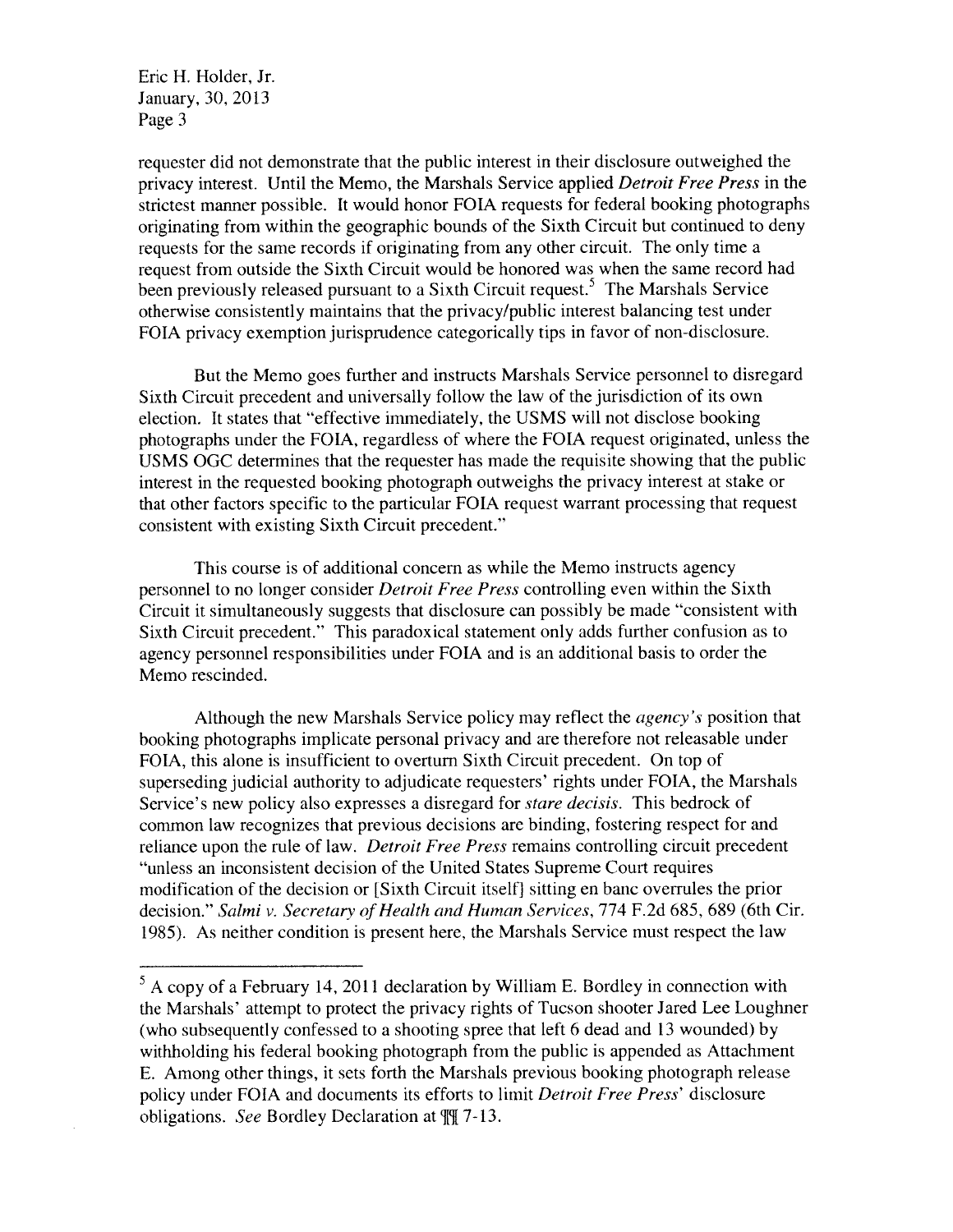### Eric H. Holder, Jr. January. 30. 2013 Page 4

and continue to honor FOTA requests for booking <sup>p</sup>hotographs made by Sixth Circuit residents.

Further, the new Marshals Service policy runs counter to 2009 Department of Justice FOIA Guidelines for all federal agencies. Specifically, the Justice Department stated it would defend an agency's FOJA denial "only if (1) the agency reasonably foresees that disclosure would harm an interest protected by one of the statutory exemptions, or (2) disclosure is prohibited by law." First, the Marshals Service cannot reasonably foresee that that disclosing booking <sup>p</sup>hotographs to residents of the Sixth Circuit would harm an interest protected by one of the statutory to exemptions because. as mentioned above, the court in Detroit Free Press expressly found Exemption 7(C) inapplicable. Hence. the Justice Department cannot let stand recent Marshals Service FOJA denials based on Exemption 7(C) for booking <sup>p</sup>hotographs from Sixth Circuit requesters.

Additionally, disclosure of booking <sup>p</sup>hotographs is not prohibited by law. The Memo states that the <sup>p</sup>hotographs cannot be released because they are stored in records systems protected by the Privacy Act of 1974, <sup>5</sup> U.S.C. § 552a. The Privacy Act, however, contains <sup>a</sup> well-known exception for records that are required to be released under FOIA. See 5 U.S.C. § 552a(b)(2). This exception clearly applies under *Detroit Free* Press. The Privacy Act is therefore not violated when booking <sup>p</sup>hotographs are released to FOIA requesters pursuan<sup>t</sup> to Detroit Free Press.

## The Marshals Service is Presently Enforcing the Memo's Directive on the Disclosure of Booking Photographs Under FOIA

As referenced above, recent actions by the Marshals Service in response to requests from within the Sixth Circuit indicate that the agency is now enforcing the Memo's directives. On December 1, 2012, CNN freelancer Vanessa Hagedom, made <sup>a</sup> FOTA reques<sup>t</sup> for the booking <sup>p</sup>hotographs of brothers Races Alam Qazi and Sheheryar Alam Qazi. naturalized U.S. citizens originally from Pakistan, who are accused of plotting terrorist attacks in New York City.<sup>6</sup> On December 27, the Marshals Service denied the request, citing FOIA's purported privacy rights in the images of alleged terrorists standing trial in U.S. courts. The denial further states that Ms. Hagedorn had failed to identify <sup>a</sup> countervailing public interest sufficient to warrant disclosure under FOIA despite the fact that no such showing is required under *Detroit Free Press*.

The Marshals Service is clearly here violating the law. The reques<sup>t</sup> satisfied the Sixth Circuit's test for finding that no cognizable privacy interest exists in the booking <sup>p</sup>hotographs. The subjects of the FOIA reques<sup>t</sup> are par<sup>t</sup> of an ongoing criminal proceeding as the Department of Justice continues to prosecute the pair on terrorism and

 $6$  A copy of Ms. Hagedorn's request and the Marshals Service reply is appended as Attachment F.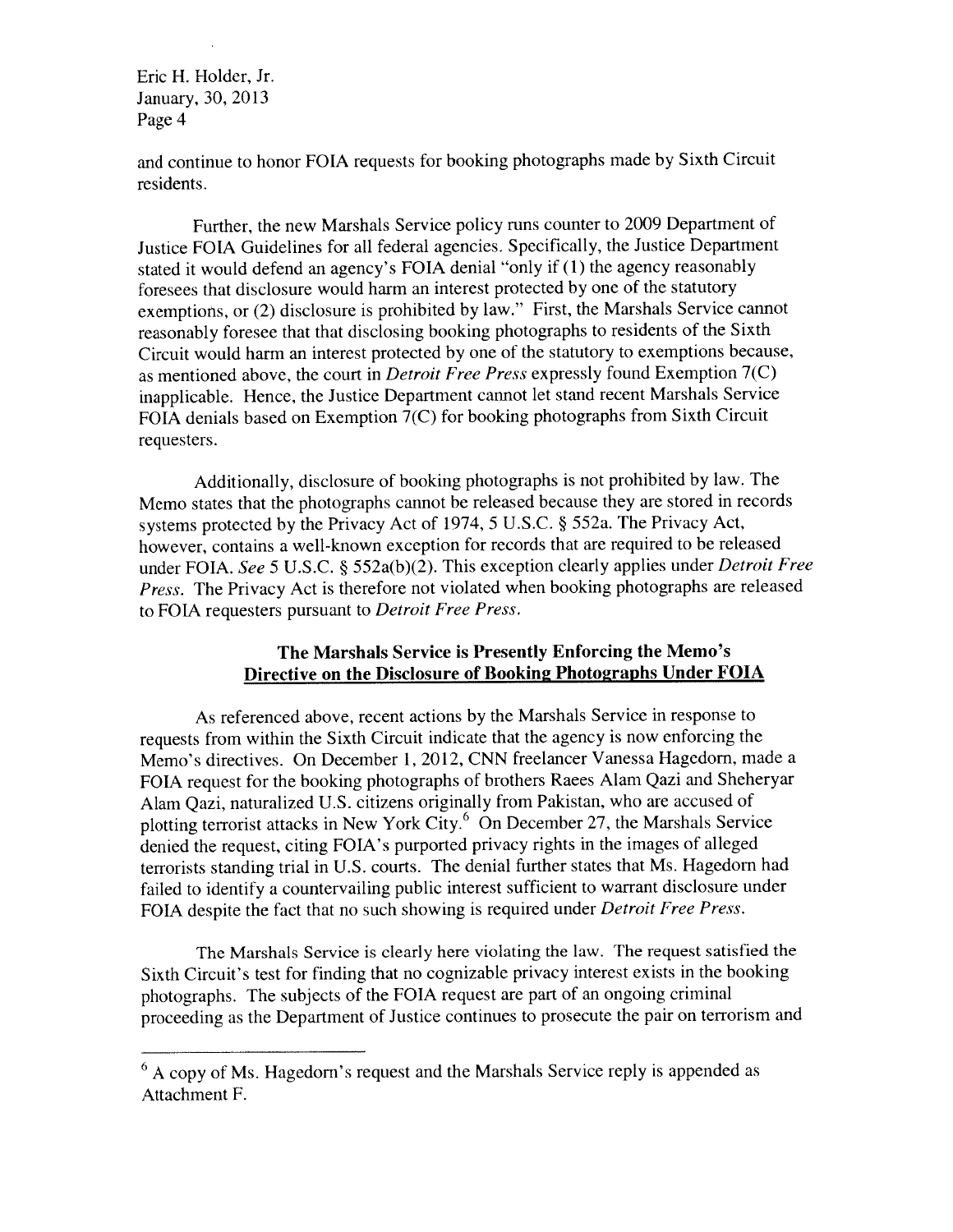Eric H. Holder, Jr. January, 30, 2013 Page 5

related charges. Second, the names of the subjects of the request had already been made public as DOJ officials announced the arrest and charges against the pair prior to the FOIA request. Finally, the pair made their initial appearance in court on Nov.  $30<sup>7</sup>$  before Ms. Hagedorn made her FOIA request. Not only does this denial ignore the law but it further highlights the confusion over what "other factors specific to the particular FOIA request warrant processing that request consistent with existing Sixth Circuit precedent" means in relation to making a disclosure determination.

In another denial, the Marshals Service refused to provide a journalist with The Oakland Press in Pontiac,  $MI^8$  with the booking photograph of Roy Dixon, an Atlanta businessman who is accused of bribing Detroit officials, including ex-mayor Kwame Kilpatrick. in an effort to steer city pension investment business to his firm. Dixon is also accused of embezzling \$3 million in pension funds that his company received. Once again, the reporter's request clearly met the requirements of *Detroit Free Press*, as DOJ officials had already made Mr. Dixon's name public when he was indicted, he appeared in court before the request was made,  $9$  and the case against him continues. Nonetheless, the Marshals Service denied the request in similar fashion to the CNN request described above.

We can only assume these are but two examples of what is now the routine Marshals Service practice of denying any and all FOTA requests for federal booking photographs.

## The Marshals Service Ignored Our Previous Inquiries about a Potential Policy Change

Over a year ago, the Marshals Service alluded to the recent change to its booking photograph disclosure policies but refused to substantively respond to our inquiries seeking clarification as to its intentions. When the Karantsalis case was on petition for writ of certiorari at the U.S. Supreme Court, the agency's petition stage opposition brief indicated that the agency was reconsidering its policy of recognizing the rights of Sixth Circuit FOTA requesters to access booking photographs. See Brf. for Respondents in Opp., n.5, Karantsalis v. U.S. Dep't of Justice, No. 11-342 (Dec. 19, 2011).<sup>10</sup>

<sup>&</sup>lt;sup>7</sup> Docket entries in the case, U.S. v. Qazi, No. 12-60298 (S.D. Fla. Nov. 30, 2012), indicate that the pair made their initial appearance on Nov. 30.

<sup>&</sup>lt;sup>8</sup> A copy of the request and the Marshals Service response is appended as Attachment G.

<sup>&</sup>lt;sup>9</sup> The docket in the case, *U.S. v. Beasley et al.*, No. 2:12-cr-20030 (E.D. Mich. Jan. 9, 2013). indicates that Mr. Dixon made his initial appearance and was arraigned on Jan. 9. The Oakland Press journalist made his FOIA request on Jan. 10.

 $^{10}$  A copy of the relevant portion of the Marshals' brief is appended as Attachment H.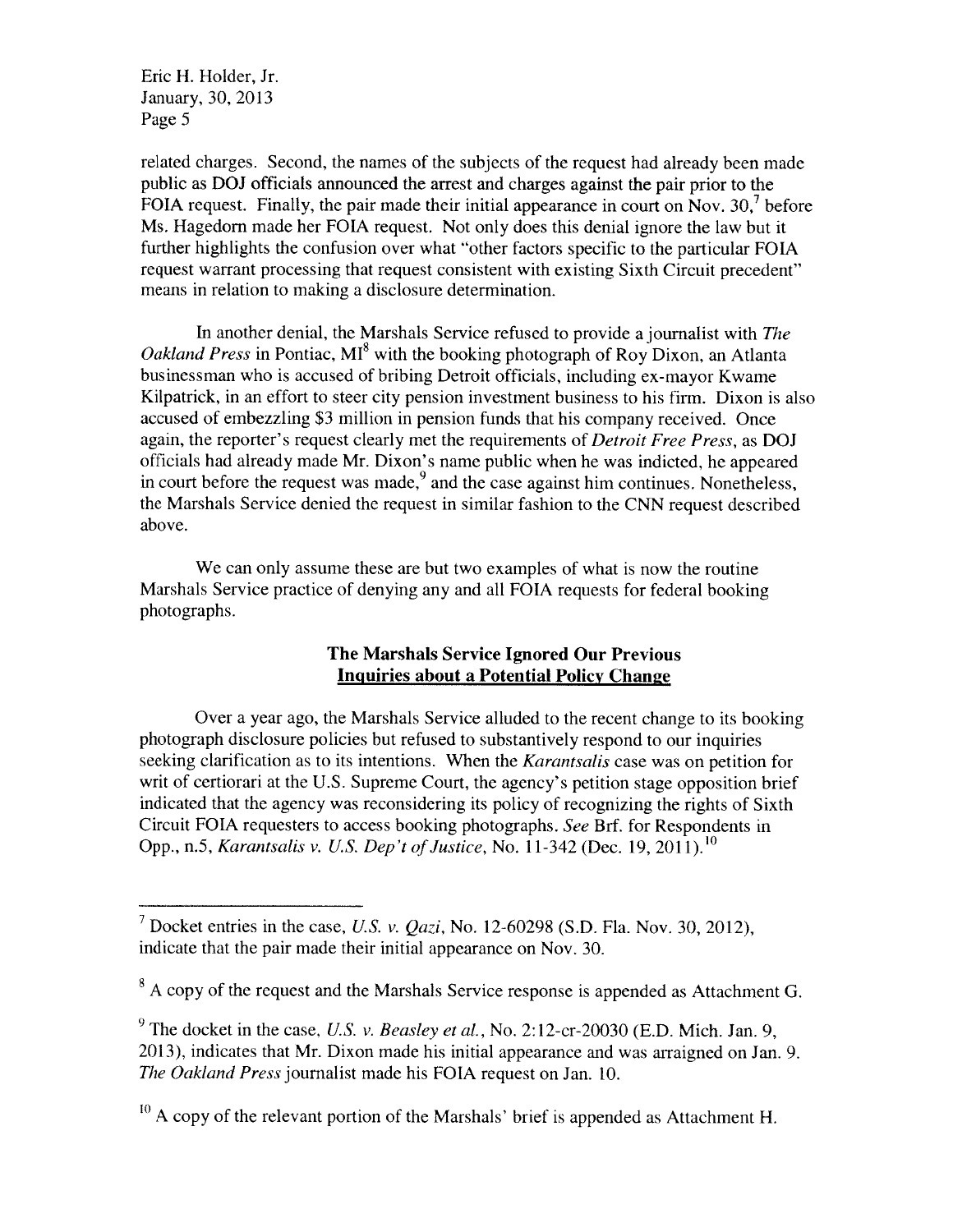Eric H. Holder. Jr. January. 30. <sup>2013</sup> Page 6

In particular, footnote <sup>5</sup> of the brief stated in par<sup>t</sup> that "In light of the recently developed division of authority and the associated potential for rehearing en bane in the Sixth Circuit, the Service will be able to reconsider its prior practice of granting mug-shot FOIA requests in the Sixth Circuit to facilitate further review by that court." Id.

The statement was concerning to the Reporters Committee and members of the media, prompting us to send <sup>a</sup> letter to the Marshals Service on Jan. 4. <sup>2012</sup> (Attachment B) asking for an explanation of the statement and for the legal authority that would justify the policy revision. Particularly concerning was the implication that the Marshals Service could at its sole discretion determine the legal rights of FOIA requesters in the Sixth Circuit and disregard the Detroit Free Press decision, an action now made explicit by the recent policy revision. As you can see, we requested that the Marshals Service respon<sup>d</sup> to the very issues now addressed in the Memo and it is now evermore clear that at that time the Marshals Service was already set on ignoring the Sixth Circuit decision.

The Marshals Service responded to our inquiry with <sup>a</sup> three-sentence, "no comment." reply (Attachment C) citing the then-pending Karantsalis petition. Yet even after the Supreme Court denied the certiorari petition in Karantsalis, ending the justification for the Marshals Service's silence, the agency did not provide any further information in response to our inquiry until announcing its policy change in the Memo. This lack of transparency regarding its policy change exacerbates the harm to FOIA requesters because the agency has refused to disclose any valid legal justification for its refusal to follow the Detroit Free Press decision.

To summarize, as the Marshals Service's new policy directly conflicts with controlling law in the Sixth Circuit and also violates the FOIA Guidelines promulgated by your office. the Reporters Committee and the undersigned media organizations respectfully ask that you direct the Marshals Service to immediately rescind those portions of the Memo addressing the public's right to access federal booking <sup>p</sup>hotographs under FOIA and to immediately process all FOIA requests made since its inception that would have qualified for release under Detroit Free Press.

We would welcome the opportunity to meet with you to resolve this issue but otherwise look forward to your redressing the Memo and ordering the Marshals Service to process FOIA requests for federal booking <sup>p</sup>hotographs in accordance with established law.

Very truly yours.

 $B$ 0. $B$ 

Bruce D. Brown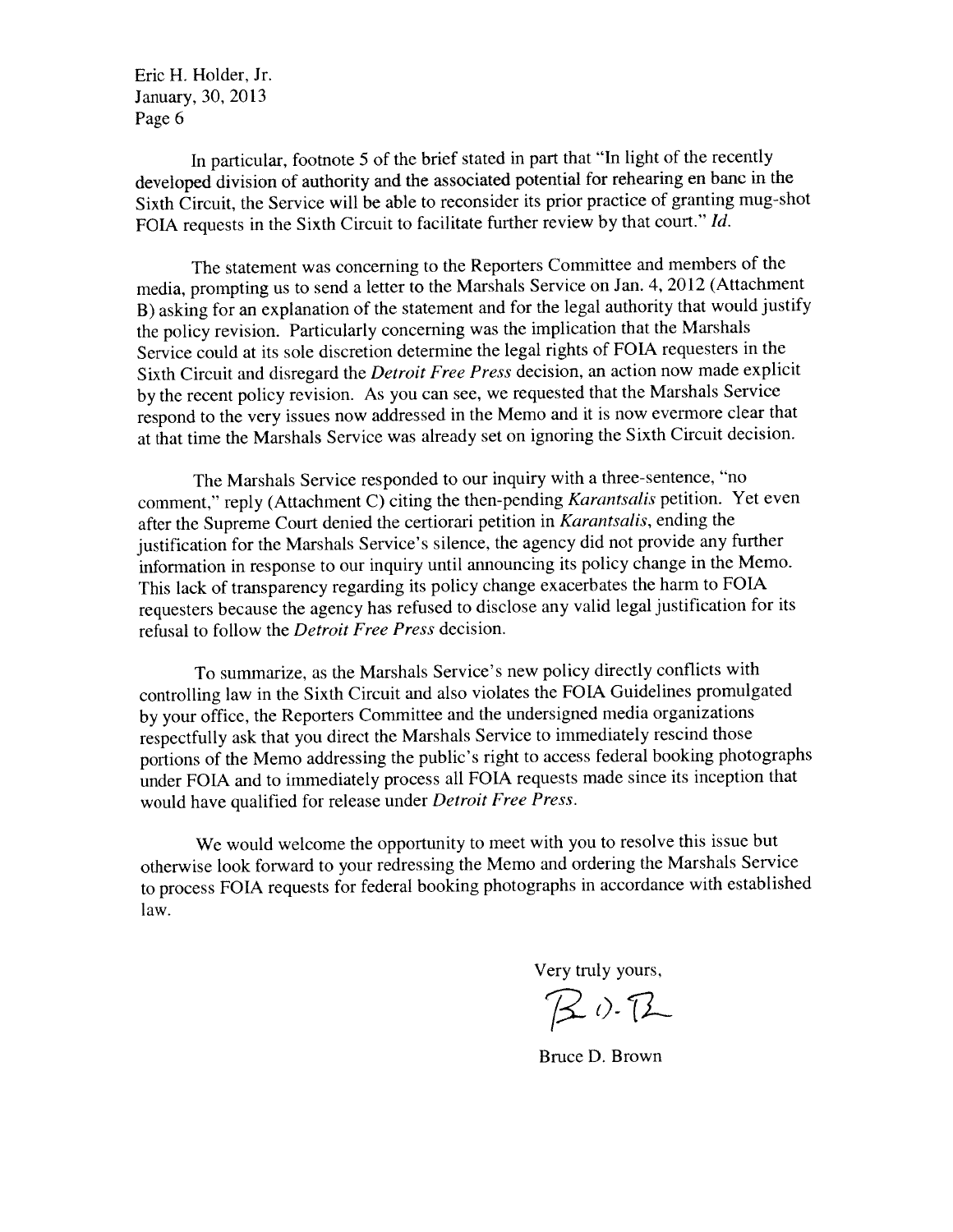Eric H. Holder. Jr. January, 30, 2013 Page 7

encs.

cc:

James Cole, Deputy Attorney General of the United States, U.S. Department of Justice

Tony West. Acting Associate Attorney General of the United States. U.S. Department of Justice

Stuart F. Delery, Principal Deputy Assistant Attorney General, Civil Division. U.S. Department of Justice

Lanny A. Breuer, Assistant Attorney General, Criminal Division. U.S. Department of Justice

Melanie Ann Pustay. Director. Office of Information Policy, U.S. Department of **Justice** 

Miriam M. Nisbet. Director. Office of Government Information Services. National Archives and Records Administration

Sen. Patrick J. Leahy

Sen. Charles E. Grassley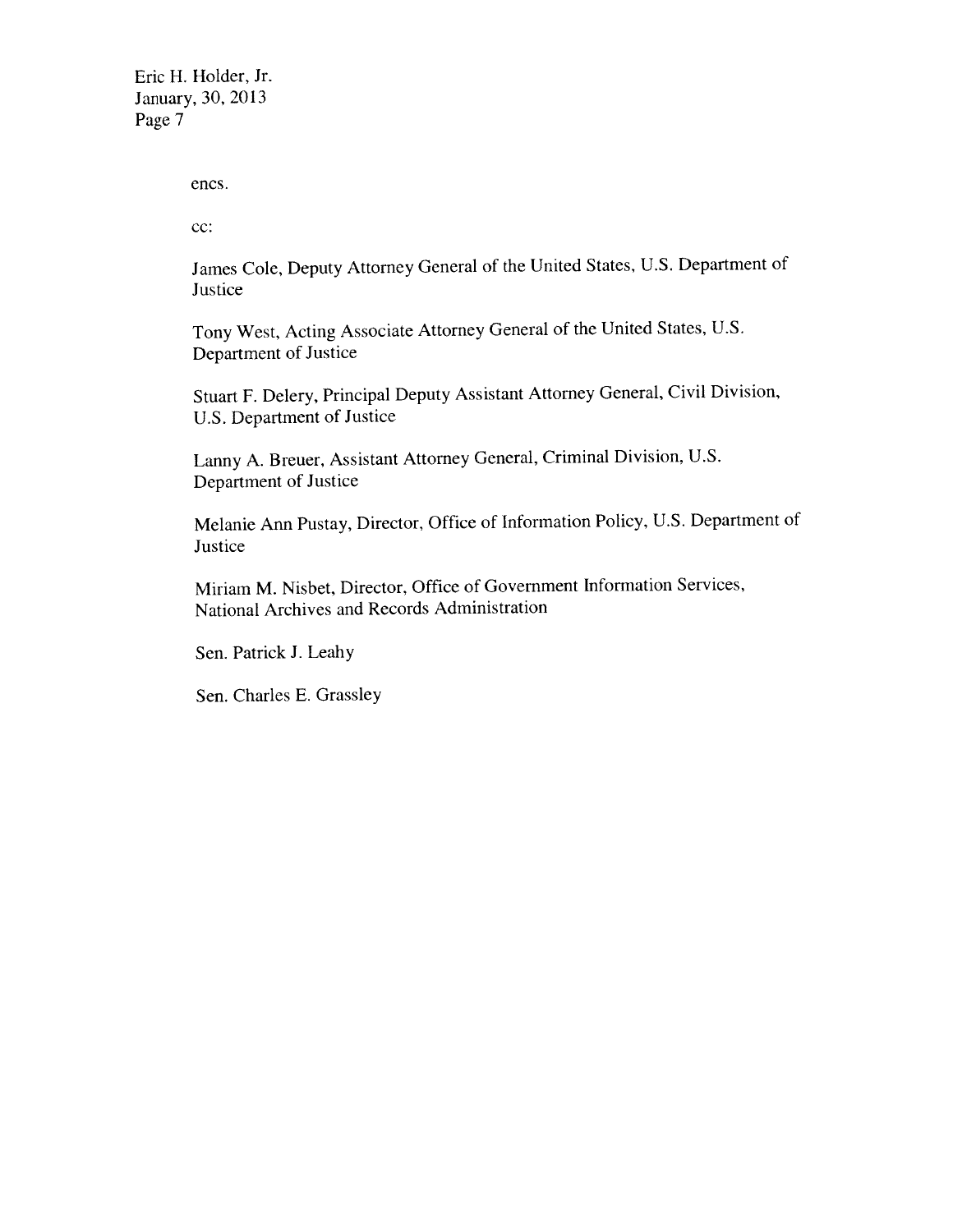### Attachment A

John Zucker Indira Satyendra ABC. Inc. 77 W. 66th Street New York, NY 10023 For ABC News and ABC's owned and operated local television stations

Richard A. Bernstein Neil M. Rosenhouse Sabin, Bermant & Gould LLP 4 Times Square, 23rd Floor New York, NY 10036 Counsel for Advance Publications, Inc.

Elisa Miller Stacey Lager ALM Media. LLC 120 Broadway, 5th Floor New York, NY 10271

Kevin M. Goldberg Fletcher, Heald & Hildreth, PLC 1300 N. 17th St., 11th Floor Arlington, VA 22209 Counsel for American Society of News Editors & Association of Alternative Newsmedia

Karen Kaiser Associate General Counsel The Associated Press 450 W. 33rd Street New York, NY 10001

Brad Dennison President Associated Press Media Editors 350 Willow Brook Office Park Fairport, NY 14450

Bruce L. Gottlieb Atlantic Media, Inc. 600 New Hampshire Ave., NW Washington, DC 20037

Marshall Anstandig Senior VP/General Counsel Andrew Huntington General Counsel/Director of Labor Relations Bay Area News Group 750 Ridder Park Drive San Jose, CA 95190

James Chadwick Sheppard Mullin Richter & Hampton LLP 390 Lytton Avenue Palo Alto, CA 94301 Additional Counsel for Bay Area News Group

Russell F. Coleman Belo Corp. 400 S. Record Street Dallas, TX 75202

Charles J. Glasser, Jr. Global Media Counsel Bloomberg L.P. 731 Lexington Avenue New York, NY 10022

David C. Vigilante Johnita P. Due Cable News Network, Inc. I CNN Center Atlanta, GA 30303

Jim Ewert General Counsel California Newspaper Publishers Association 2000 0 Street, Suite 120 Sacramento, California 95811

Lance Lovell Managing Attorney, Disputes Cox Media Group, Inc. 6205 Peachtree Dunwoody Road Atlanta. GA 3032\$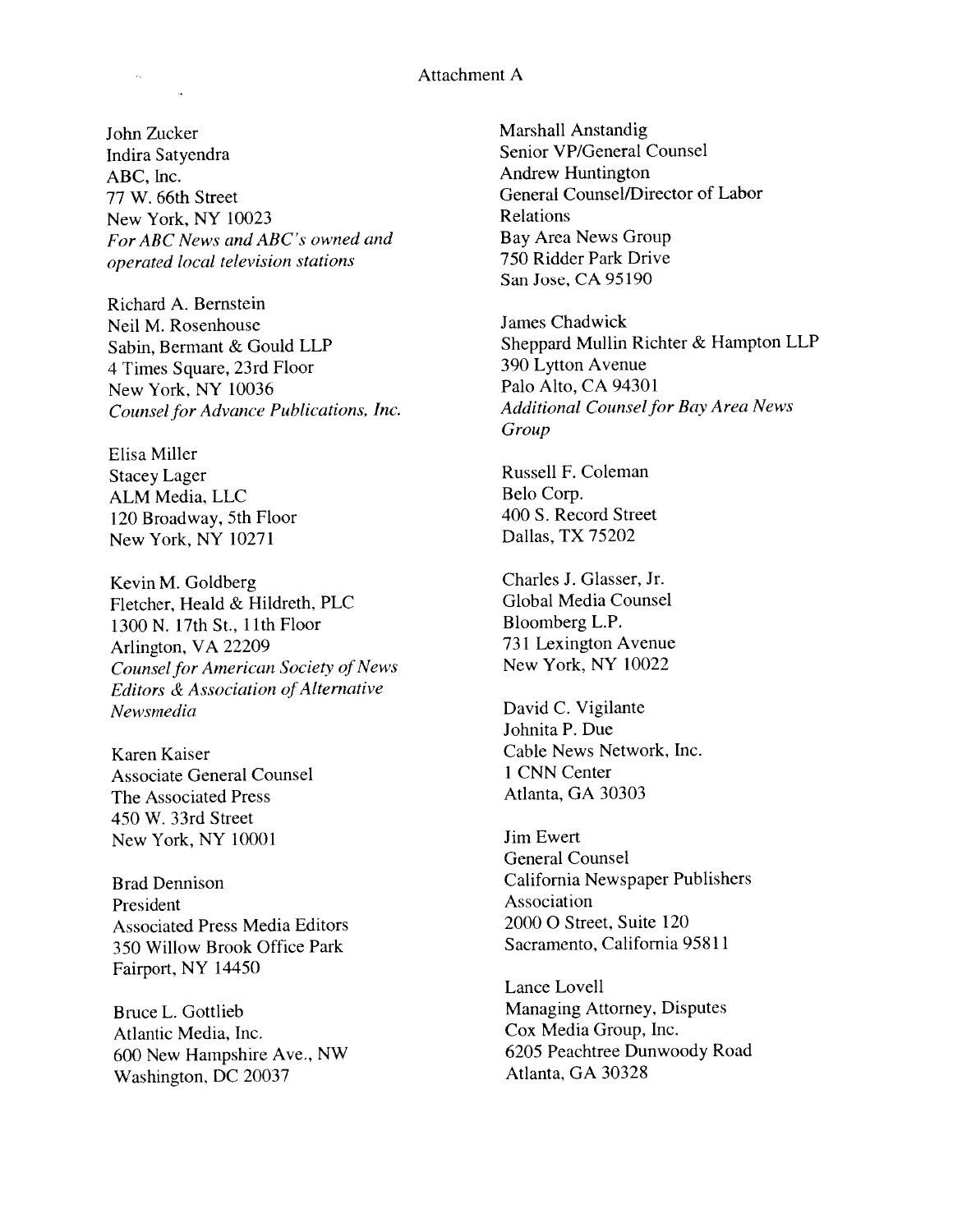### Attachment A (cont.)

Matthew A. Leish Vice President & Assistant General Counsel Daily News, LP 450 \V. 33rd St.. 3rd Floor New York, NY 10001

Mark H. Jackson Jason Conti Dow Jones & Company, Inc. 1211 Avenue of the Americas. 7th Floor New York, NY 10036

David M. Giles Vice President/ Deputy General Counsel The E.W. Scripps Company 312 Walnut St., Suite 2800 Cincinnati, OH 45202

Barbara W. Wall Vice President/Senior Associate General Counsel Gannett Co., Inc. 7950 Jones Branch Drive McLean, VA 22107

Jonathan Donnellan Hearst Corporation Office of General Counsel 300 W. 57th St., 40th Floor New York, NY 10019

Karlene Goller Los Angeles Times 202 West First Street Los Angeles, CA 90012

Karole Morgan-Prager Juan Cornejo The McClatchv Company 2100 Q Street Sacramento, CA 95816

Andy Carington General Counsel Media General. Inc. 333 E. Franklin Street Richmond, VA 23219

Mickey H. Osterreicher 40 Wagon Wheel Drive East Amherst, NY 14051 Counsel for National Press Photographers Association

Kurt Wimmer Covington & Burling LLP 1201 Pennsylvania Ave., NW Washington, DC 20004 **Counsel for Newspaper Association** of America

David McCraw V.P./Assistant General Counsel The New York Times Company 620 Eighth Avenue New York, NY 10018

Randy L. Shapiro Maya Menendez The Newsweek/ Daily Beast Company 555 W. 18th St.. 2nd Floor New York, NY 10011

Jennifer Borg General Counsel North Jersey Media Group Inc. P.O. Box 75 Hackensack. NJ 07602

Denise Leary Ashley Messenger NPR, Inc. 635 Massachusetts Ave., NW Washington, DC 20001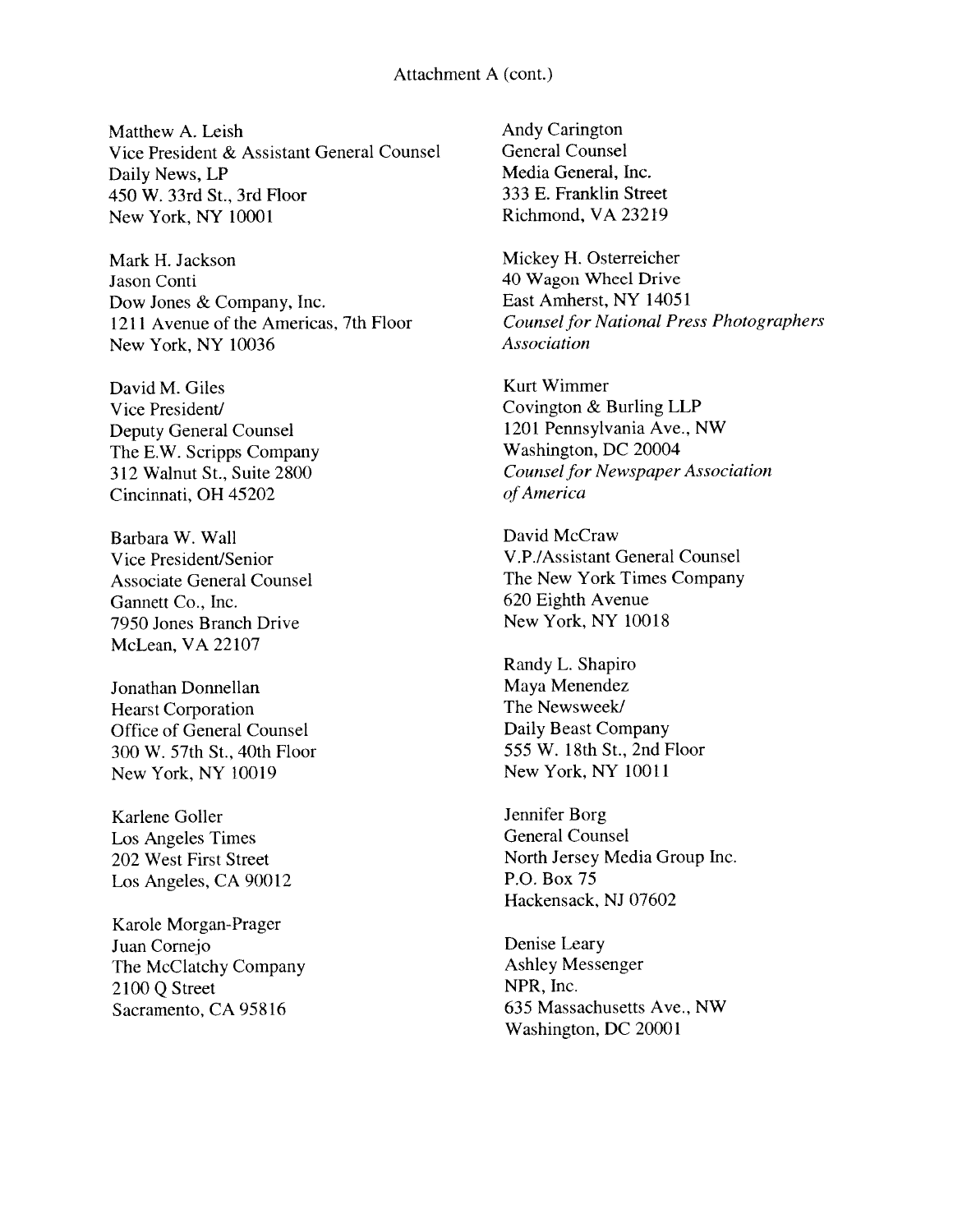### Attachment A (cont.)

Jonathan D. Hart Dow Lohnes PLLC 1200 New Hampshire Ave., NW Washington, DC 20036 Counsel for Online News Association

Kathleen A. Kirby Wiley Rein LLP 1776 K St., NW Washington, DC 20006 Counsel for Radio Television Digital News Association

Gail C. Gove Chief Counsel, News Reuters America LLC <sup>3</sup> Times Square, 20th Floor New York, NY 10036

Bruce E. H, Johnson Davis Wright Tremaine LLP 1201 Third Ave., Suite 2200 Seattle, WA 98101 Counsel for The Seattle Times Co.

Bruce W. Sanford Laurie A. Babinski Baker & Hostetler LLP 1050 Connecticut Ave., NW Suite 1100 Washington, DC 20036 Counsel for Society of Professional Journalists

Mark Hinueber Vice President/General Counsel & Director of Human Resources Stephens Media LLC P.O. Box 70 Las Vegas, NV 89125

Andrew Lachow Vice President and Deputy General Counsel — Litigation Time Inc. 1271 Avenue of the Americas New York, NY 10020

David S. Bralow Assistant General Counsel! East Coast Media Karen H. Flax Assistant General Counsel! Publishing & Litigation Tribune Company 220 E. 42nd St., Suite 400 New York, NY 10017

Eric N. Lieberman James A. McLaughlin The Washington Post 1150 15th St., NW Washington, DC 20071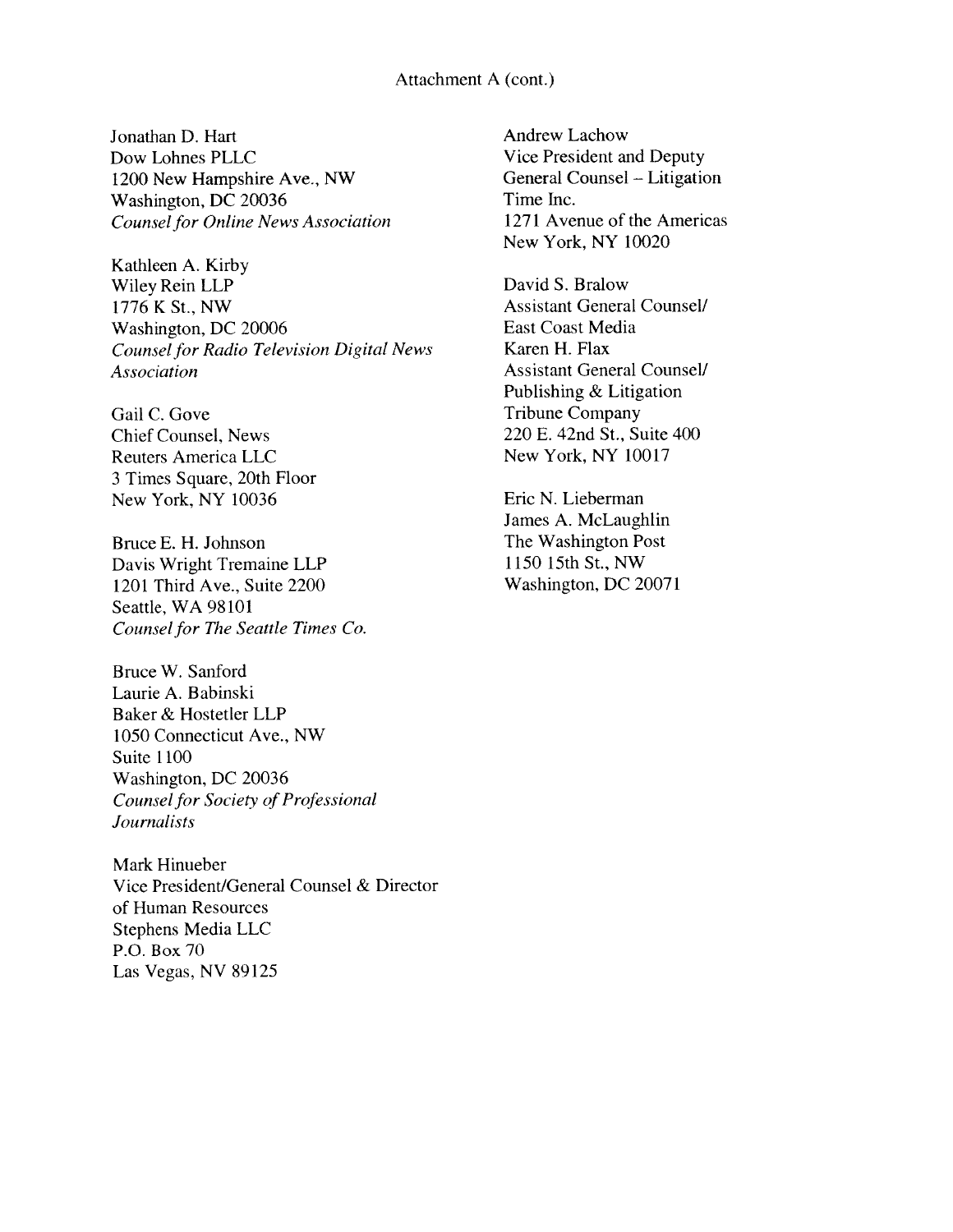# REPORTERS COMMITTEE

1101 Wilson Blvd., Suite 1100 Arlington, Va. 22209-2211 (703) 807-2100 www.rcfp.org

Executive Oircctor

STEERING COMMITTEE SCOTT APPLEWHITE The Associated Press СНІР ВОК Creators Syndi SEJEA BOtSTAD **JESS BRAVIN** The Wall Street Journal MICHAEL DUFFY RICHARI) S. DUNHAM Houston Chronicle ASHLEA EBELING Forbes Magazine FRED GRAHAM InSertion JOHN C. HENRY Freelance NAT HENTOFF United Media Newspaper Syndicate **DAHLIA LITHWICK** TONY MAURO National Law Journal DOYLE MCMANUS **NBC** News MAGGIE MULVIHILL New England Center for Investigative Reporting **BILL NICHOLS** Politici **SANDRA PEDDIE** DAN RATHER HD Net **JIM RUBIN BOB SCHIEFFER CBS** News **ERIC SCHMITT** The New York Times PAUL STEIGER Pro Publica PIERRE THOMAS **JUDY WOODRUFF PBS/The Newaltona** 

## Lucy A. Dalglish VIA REGULAR MAIL

William F. Bordley Associate General Counsel Office of the General Counsel WOLF BLITZER United States Marshals Service DAVID BOARDMAN 2604 Jefferson Davis Highway Alexandria, VA 22301

## **ERIKA BOLSTAD**<br>McClatchy Newspapers<br> $Rec$ : Karantsalis v. U.S. Dep't of Justice, et al., US. Supreme Court Docket No. 11-342

Dear Mr. Bordley:

On behalf of the entities listed in the attachment, <sup>I</sup> write to express our concern over statements made in the government's December 19, <sup>2011</sup> filing (Brief for the Respondents in Opposition) in the above-referenced matter.

Specifically, footnote <sup>5</sup> of the brief states in part:

1n light of the recently developed division of authority and the DOYLE MCMANUS<br>Los Angeles Times<br>Los Angeles Times ANDREA MITCHELL will be able to reconsider its prior practice of granting mug-shot FOIA requests in the Sixth Circuit to facilitate further review by that court."

This statement is troubling and raises <sup>a</sup> host of concerns. Foremost, it strongly suggests that at its sole discretion the governmen<sup>t</sup> now appears Newtalay<br>DANA PRIEST<br>The Washington Post<br>Inc. y. Den't of Justice. 73 F.3d 93 (6th Cir. 1996). As you are well aware Inc. v. Dep't of Justice, 73 F.3d 93 (6th Cir. 1996). As you are well aware, the U.S. Court of Appeals for the Sixth Circuit held in that case that there is no cognizable privacy interest in federal mug shot <sup>p</sup>hotographs under the Bloomberg New CRISTINE RUSSELL federal Freedom of Information Act and therefore Exemption 7(C) to the act cannot be cited as <sup>a</sup> basis to withhold such records pursuan<sup>t</sup> to <sup>a</sup> valid FOJA request.

ALICIA SHEPARD Since 1996, the U.S. Marshals Service has narrowly applied the Neglection of the Marshals Service has narrowly applied the mling. Its stated policy is that it will only disclose mug shot <sup>p</sup>hotographs under FOIA to those requesters making <sup>a</sup> reques<sup>t</sup> within the Sixth Circuit's jurisdiction with the caveat that once <sup>a</sup> mug shot is publicly released under SAUNDRA TORRY JUTISATION WITH THE CLUB THAT CHECK IT HAVE A TO LET THE SAUNDRA TORRY FOIA to a requester within the Sixth Circuit it will thereafter honor requests USA Today from any jurisdiction on the determination that the information is now

FOR FREEDOM OF THE PRESS **FOR THE PRESS** January 4, 2012

Affiliations appear only for purposes of identification.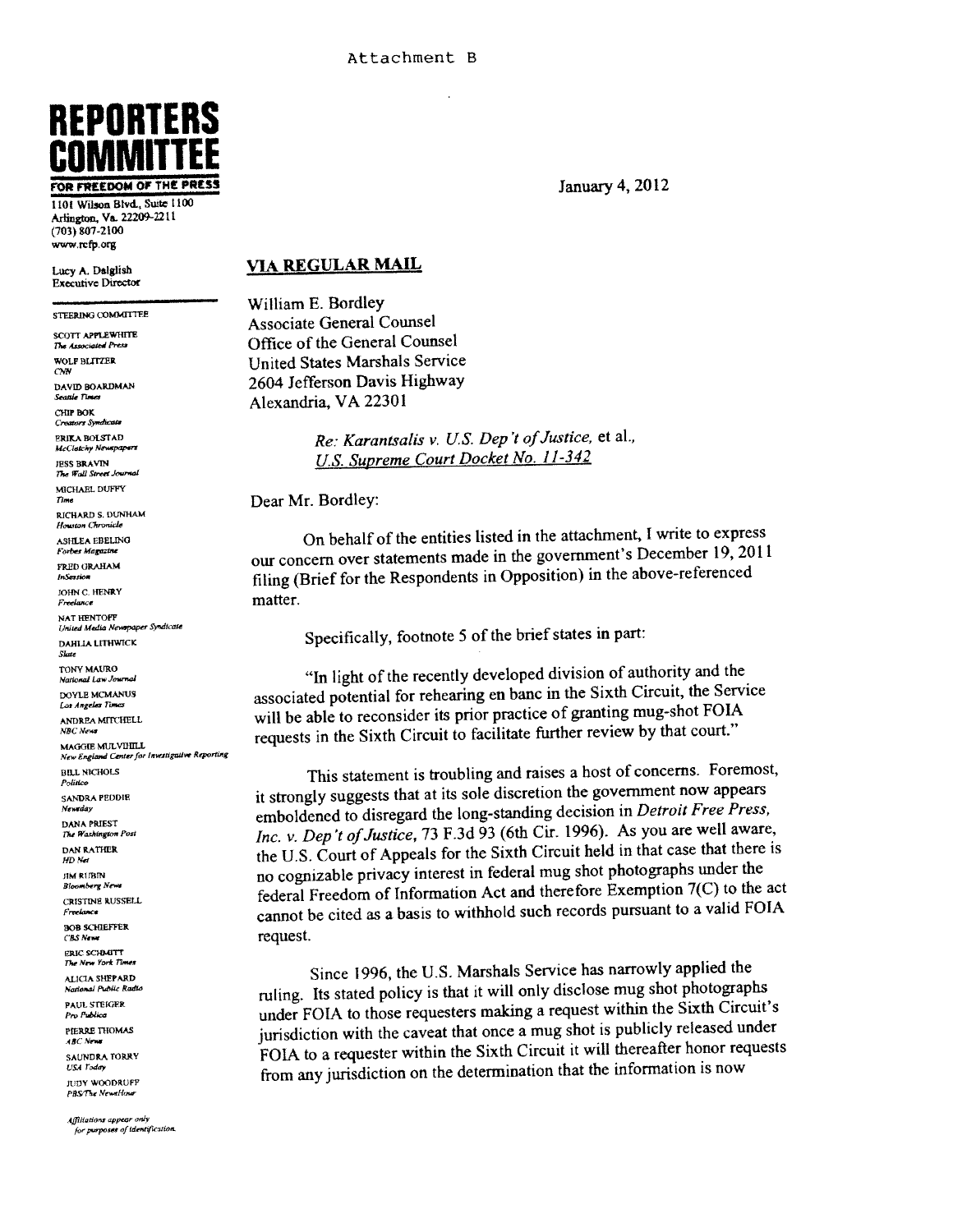William E. Bordley January 4, 2012 Page 2

already in the public domain. However, it continues to aggressively invoke Exemption 7(C) in all other jurisdictions when FOIA requests are made for mug shots and has defended this position in two other U.S. Circuit Courts of Appeal.

It appears now that the governmen<sup>t</sup> believes it can flout established law and unilaterally deny FOIA requests for mug shots that originate within the Sixth Circuit to presumably try and incite <sup>a</sup> new legal dispute. If this is the case, we find such an unprovoked and antagonistic escalation an illegal repudiation of judicial authority. Moreover, it is entirely at odds with President Obama's and Attorney General Holder's explicit mandates to promote transparent government.

The U.S. Marshals Service should not be conspiring to manufacture <sup>a</sup> controversy by purposefully denying the public their legally established rights under the FOIA. Should the Marshals Service believe the Sixth Circuit now has <sup>a</sup> compelling occasion to revisit its 1996 decision en banc—as it states in its December 19 filing—it can, of course, procee<sup>d</sup> within the judicial system as it sees fit. What it cannot do is disregard the ruling of a United States appellate court in the capricious manner outlined in the December 19 filing.

Given our grave concern over this presumably intended course of action, we ask that you provide us answers to the following questions:

- 1. Who was responsible for developing, reviewing and/or authorizing the inclusion of the above-quoted language from footnote <sup>5</sup> in the brief?
- 2. Who was responsible for developing, reviewing and/or authorizing the Marshals Service to potentially "reconsider its prior practice of granting mugshot FOIA requests?"
- 3. To the extent we have in any way mischaracterized the above quote, <sup>p</sup>lease fully explain its meaning, intent and propose<sup>d</sup> course of implementation. What course of action does the Marshals Service intend to take with respec<sup>t</sup> to future FOLA requests originating within the Sixth Circuit in the future? Does the Marshals Service also intend to alter its policy regarding previously released mug shots?
- 4. What, if any, legal authorities authorize the Marshals Service to refuse to comply with the Sixth Circuit's ruling in Detroit Free Press?
- 5. If the Marshals Service intends to implement <sup>a</sup> policy revision, when will it occur? Will there be <sup>a</sup> particular triggering event? Will the Marshals Service forbear implementing any such policy change until the U.S. Supreme Court rules on Karantsalis' petition for certiorari?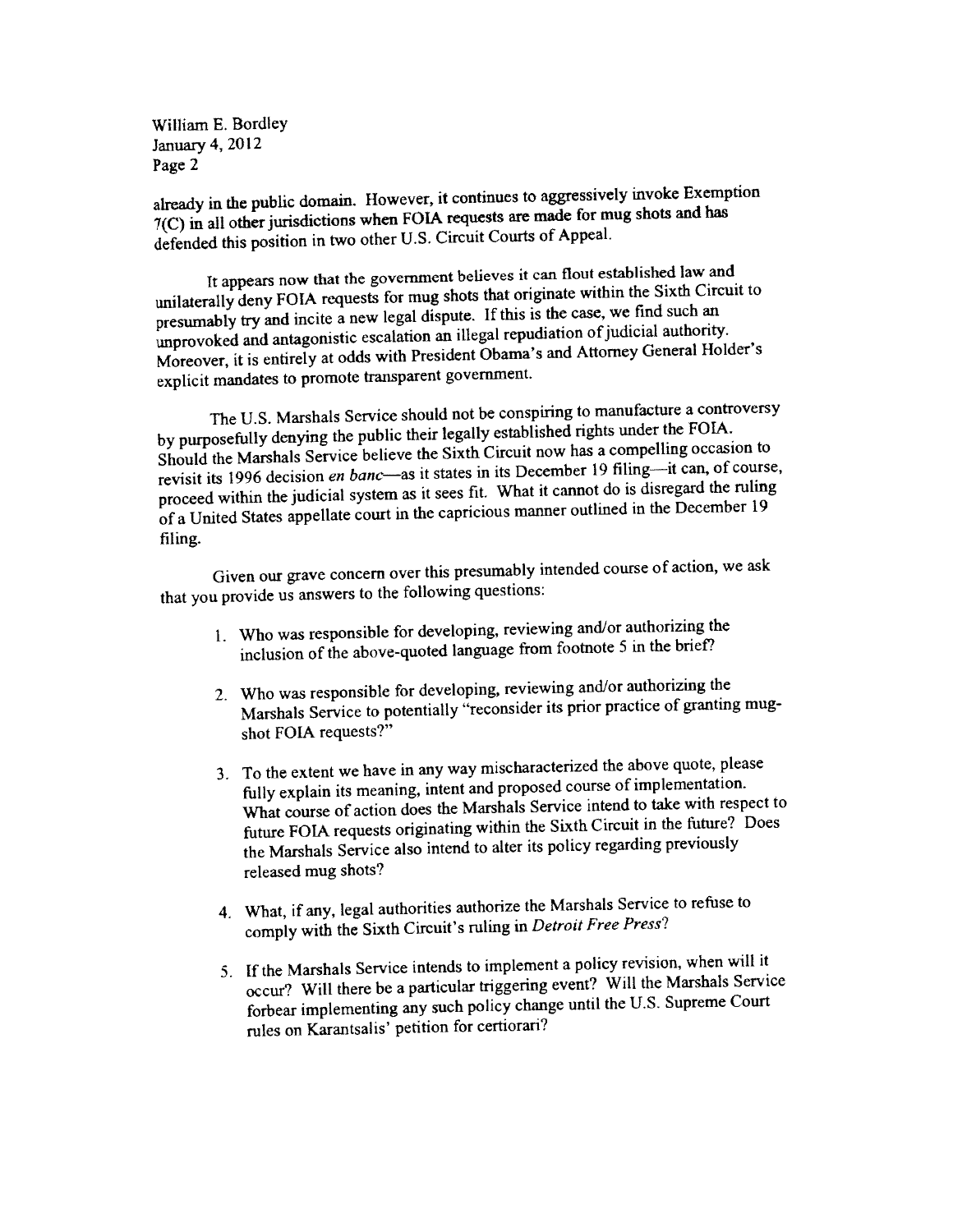William F. Bordley January 4.2012 Page 3

We look forward to your promp<sup>t</sup> reply to all of the above inquiries.

Very truly yours, Vicey

Lucy A. Dalglish Executive Director

enc.

cc (via regular mail):

Eric H. Holder, United States Attorney General Donald B. Verrilli, Jr., United States Solicitor General Melanie Ann Pustay, Office of Information Policy, United States Department of Justice Miriam M. Nisbet, Office of Government Information Services, National Archives and Records Administration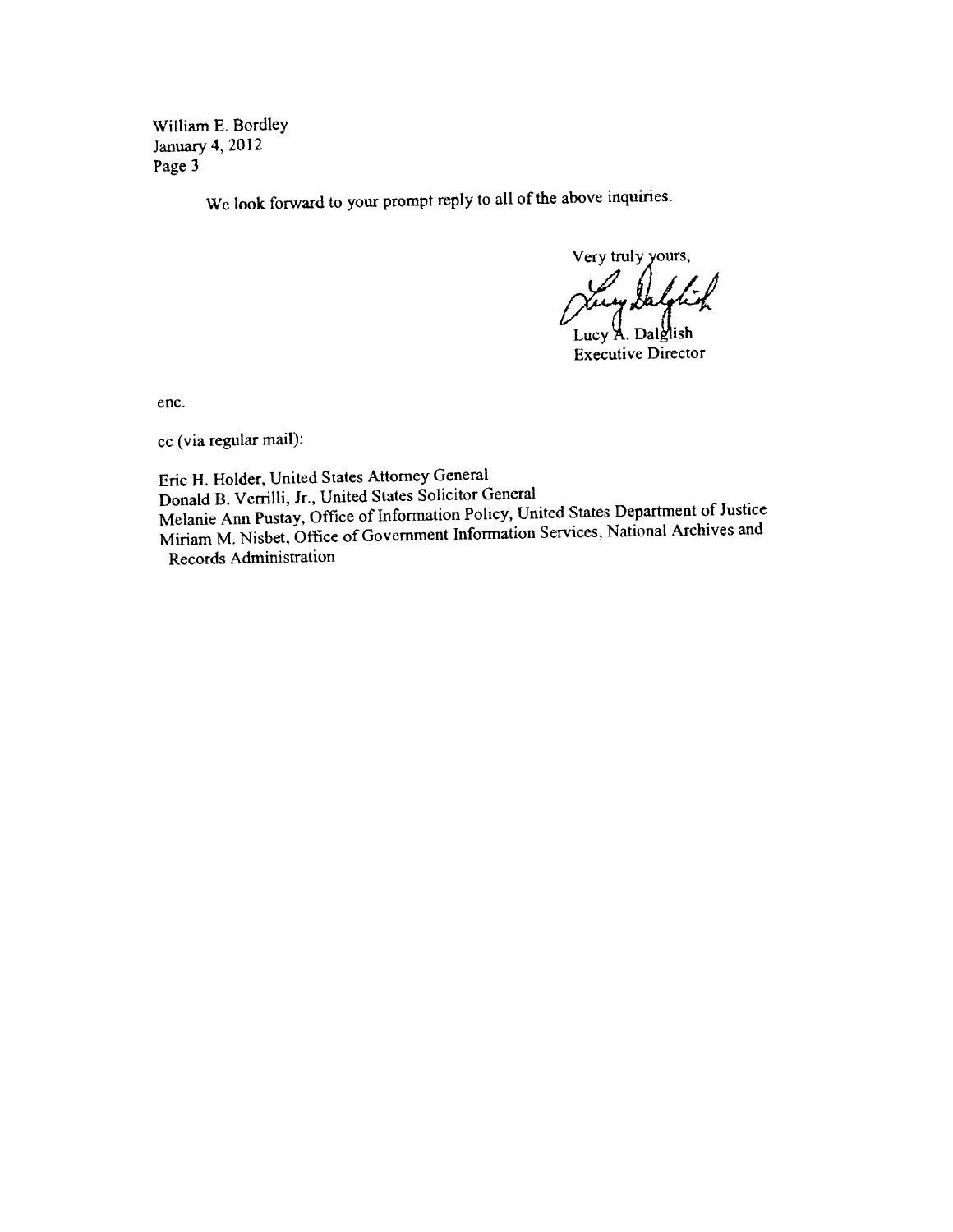Attachment to letter to William E. Bordley dated January 4, 2012

Kevin M. Goldberg John Davidow<br>Fletcher, Heald & Hildreth, PLC OpenCourt/WBUR Fletcher, Heald & Hildreth, PLC OpenCourt/WBUI<br>for American Society of News Editors and Randy L. Shapiro for American Society of News Editors and Randy L. Shapiro<br>Association of Canitol Reporters and Editors The Newsweek/Daily Beast Company LLC Association of Capitol Reporters and Editors

Johnita P. Due<br>
Cable News Network Inc.<br>
Wiley Rein LLP Cable News Network, Inc.

James W. Ewert Association California Newspaper Publishers Association Bruce E. H. Johnson

The E.W. Scripps Company

Gannett Co., Inc.

Hearst Corporation

Karlene Goller Time Inc. Los Angeles Times

Stephen J. Burns The McClatchy Company

Mickey H. Osterreicher for National Press Photographers Association

David McCraw The New York Times Company

René P. Milam Newspaper Association of America

Barbara L. Camens Barr & Camens for The Newspaper Guild  $-CWA$ 

Karen Kaiser **Jennifer Borg** The Associated Press North Jersey Media Group Inc.

for Radio Television Digital News

Davis Wright Tremaine LLP David M. Giles for The Seattle Times Co.

Bruce W. Sanford Barbara W. Wall Bruce D. Brown<br>
Gennett Co. Inc. (1996) Statistics A. Babinski Baker & Hostetler LLP Jonathan Donnellan for Society of Professional Journalists

Andrew Lachow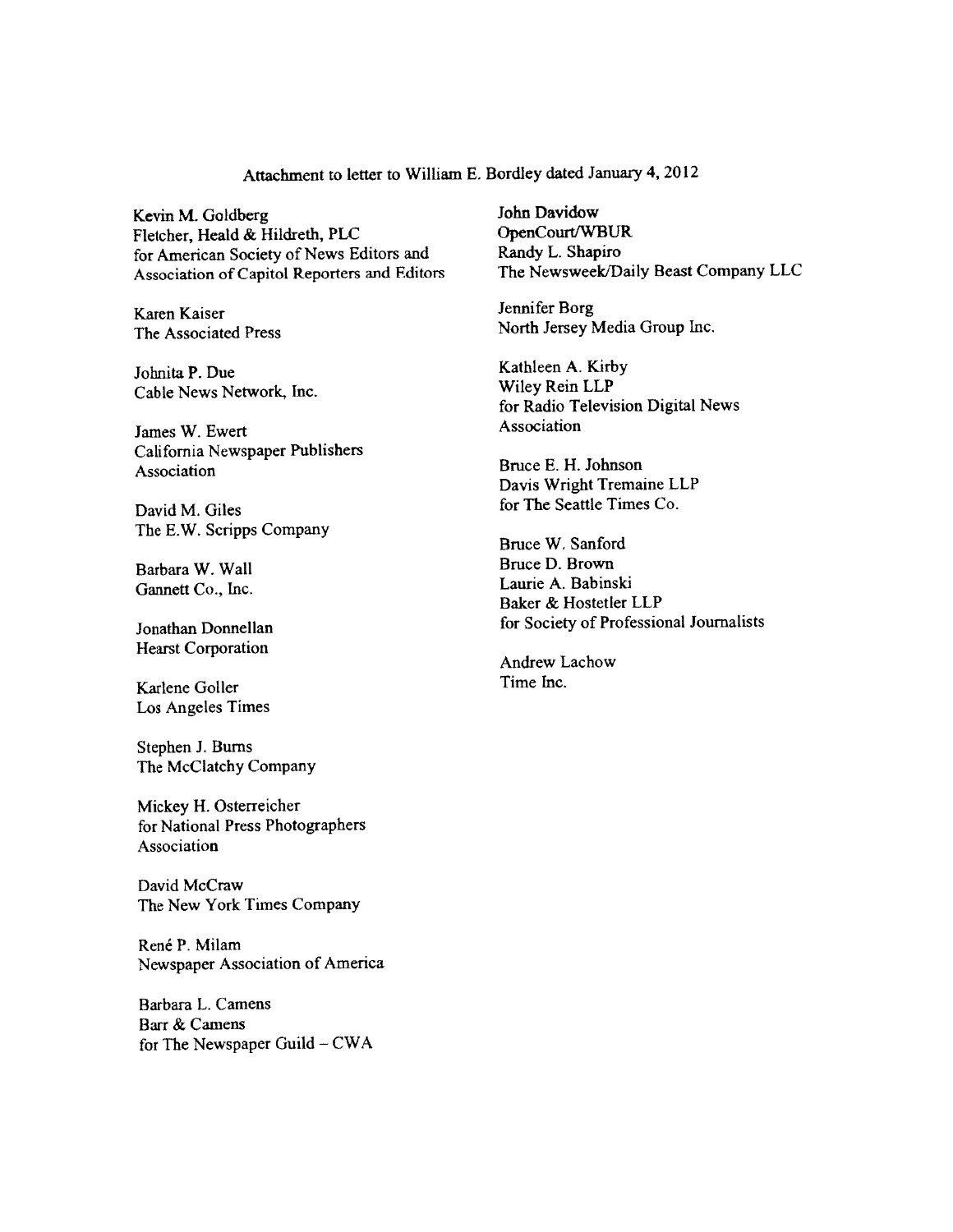

### LS. 1)epartrnent of Justice

United States Marshals Service

(Office of General Counsel)

Bldg. CS-4, 2604 Jefferson Davis Hwy. Hexandria, VA 22301

and the company of the company

January 30. 2012

Lucy Daiglish, Executive Director Reporters Committee for Freedom of the Press 1101 Wilson Blvd.. Suite 1100 Arlington, VA 22209-22 Ii

> Re: Karantsalis v. U.S. Dep't of Justice, et al., U.S. Supreme Court Docket No. <sup>I</sup> 1-342

Dear Ms. Daiglish:

This is in response to your letter dated January 4.2012, on behalf of the Reporters Committee for Freedom of the Press and 19 other media organizations and their legal counsel.<sup>1</sup> Your letter requests "answers to [several] questions" related to the government's brief in opposition in Karantsalis v. Department of Justice, No. 11-342 (S. Ct.). The United States Marshals Service, like other components of the Department of Justice (including the Office of the Solicitor General, which filed the brief in question), does not comment on live issues that are raised in ongoing litigation.

Sincerely,

Gerald M. Auerbach General Counsel

By:

William E. Bordley Associate General Counsel/FOIA Officer

Wm & norday

More specifically, your letter lists counsel representing the Associated Press; CNN, Inc.; the E.W. Scripps Company; the Gannett Company, Inc.; the Hearst Corporation; the L.A. Times; the McClatchy Company; the New York Times Company: the Newsweek/Daily Beast Company LLC; the Seattle Times Company; Time, Inc.; and eight other organizations.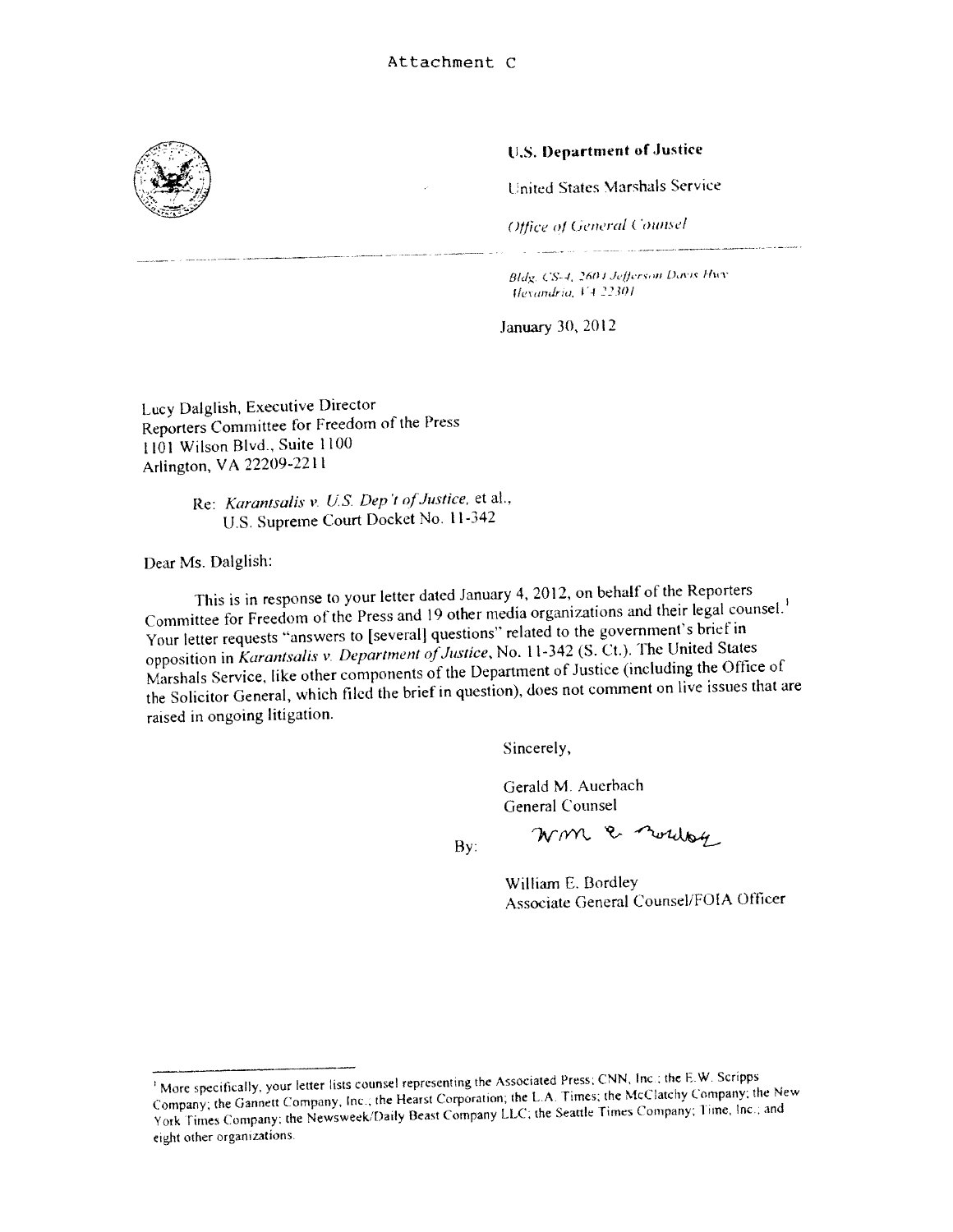

U.S. Department of Justice

United States Marshals Service

Office of General Counsel

Washington, DC 20530-1000

December 12, 2012

MEMORANDUM TO: All United States Marshals All Chief Deputy United States Marshals All Associate Directors All Assistant Directors

FROM:

Auerbach<br>ainsel

SUBJECT: Booking Photograph Disclosure Policy

This guidance supersedes all prior memoranda regarding USMS policy with respec<sup>t</sup> to the release of USMS booking <sup>p</sup>hotographs (mug shots) to the public or media.

Release for Law Enforcement Purposes. It is USMS policy to release photographs of fugitives or other prisoners only for law enforcement purposes. See <sup>28</sup> C.F.R. § 50.2(b)(7); USMS Directive 1.3, Public Affairs-Media § (D)(3)(e) & (D)(7)(c)(2). Such <sup>p</sup>hotographs generally reside in a system of records protected by the Privacy Act, 5 U.S.C. § 552a. Accordingly, such <sup>p</sup>hotographs may only be released to the media or public pursuan<sup>t</sup> to <sup>a</sup> Privacy Act exception, such as the published routine use permitting releases that would not constitute an unwarranted invasion of personal privacy. See, e.g., System of Records Notice, Prisoner Processing and Population Management/Prisoner Tracking System ("PPM/PTS"), JUSTICE/USM-005, Routine Use (e), <sup>72</sup> Fed Reg. 33515, <sup>33520</sup> (June 18, 2007). This requirement is met where <sup>a</sup> law enforcement purpose will be served by the release.

When <sup>a</sup> fugitive has not ye<sup>t</sup> been captured, the Task Forces and district offices may determine whether a law enforcement purpose would be served by release of photographs to the media or public. See USMS Directive 1.3, Public Affairs-Media § (D)(7)(C)(2); 28 C.F.R. § 5O.2(b)(8).

Once <sup>a</sup> prisoner has been arrested, the genera<sup>l</sup> nile is that no release should be made because release of photographs of that prisoner to the media or public would not serve law enforcement purposes. See USMS Directive 1.3, Public Affairs-Media § (D)(7)(c)(2) ("Do not release post-arrest booking <sup>p</sup>hotographs."). Nevertheless, there are certain post-arrest circumstances where public release of such photographs could serve a law enforcement function. See id § (D)(3)(e) ("Post-arrest photographs of a prisoner will not be released to the news media unless a law enforcement purpose is served."). For example, photographs of arrested fugitives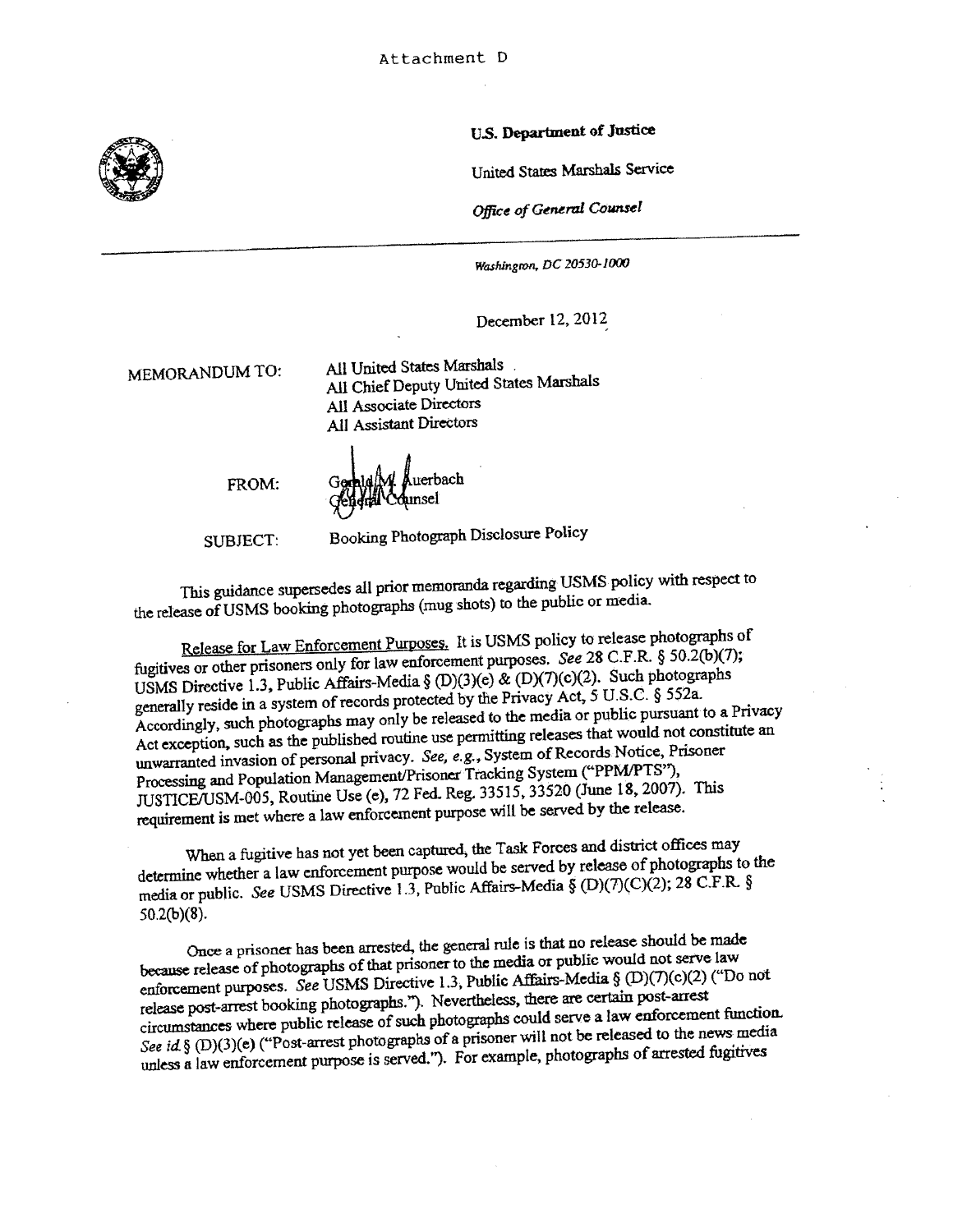may be disclosed for the purpose of informing the public that a particularly notorious fugitive. such as a fugitive on the USMS Fifteen Most Wanted list, has been apprehended. Furthermore, such a disclosure may be warranted to alert or encourage victims/witnesses to come forward for criminal proceedings. But at some point, after a certain period of time has elapsed or the case is closed, it would no longer be reasonable to conclude that release of an arrested fugitive's photograph serves any legitimate law enforcement function. See id.  $\S$  (D)(7)(c)(1) ("Information concerning an investigation, arrest, release, prosecution, adjudication of charges, or correctional status is not to be disclosed if it is not currently relevant to the event.").

These factors are to be taken into consideration in determining which photographs of arrested fugitives may be released to the media or public following an arrest. The determination is left to the Task Forces and district offices with the assistance of the Office of Public Affairs and Office of General Counsel (OGC) as necessary. See USMS Directive 1.3, Public Affairs-Media  $\S$  (D)(3)(e); see also USMS Directive 8.9, Fifteen Most Wanted Program/Major Cases.

Release in All Other Circumstances. When no specific law enforcement purpose would be served by the disclosure of a USMS booking photograph, public or media requests for such photographs must be handled under the Freedom of Information Act (FOIA), <sup>5</sup> U.S.C. § 552. All such requests should be sent to the USMS OGC at usms.foia $a$  used using the processing in accordance with the FOIA. Booking photographs are generally not subject to *discretionary* release under the FOIA because they almost always reside in records systems protected by the Privacy Act. If the FOIA *requires* release, however, disclosure of the booking photographs would not violate the Privacy Act. See 5 U.S.C.  $\S$  552a(b)(2).

The USMS has consistently taken the position that booking photographs implicate personal privacy and should not be released under the FOIA unless a countervailing public interest is involved, i.e., the photographs somehow demonstrate something significant about the operations or activities of the government. See 5 U.S.C. § 552(b)(7)(C) (exempting records from release where "disclosure could reasonably be expected to constitute an unwarranted invasion of personal privacy"). This principle has recently been affirmed by two U.S. Courts of Appeals in decisions upholding USMS's refusal to release booking photographs in response to FOFA requests. See World Publishing Co. v. Dep't of Justice, 672 F.3d 825 (10th Cir. 2012); Karantsalis v. Dep 't of Justice, 635 F.3d 497 (11th Cir. 2011) (per curiam), cert. denied, 132 S. Ct, 1141, 2012 WL 171139 (U.S. Jan. 23, 2012). Until now, the USMS has employed an exception for FOIA requests originating within the jurisdiction of the U.S. Court of Appeals for the Sixth Circuit to accommodate that court's decision that "no privacy rights are implicated" by the booking photographs of <sup>a</sup> criminal defendant who has been publically named, who has "appeared in open court," and who has an "ongoing criminal proceeding." See Detroit Free Press, Inc. v. Dep't of Justice, 73 F.3d 93, 95, 97 (6th Cir. 1996) (declining to address whether a privacy interest exists in cases "involving dismissed charges, acquittals, or completed criminal proceedings").

In light of the weight of legal precedent now supporting the Department of Justice's conclusion that booking photographs generally should not be disclosed under the FOIA. the Department has decided that a uniform policy should be applied. Accordingly, effective immediately, the USMS will not disclose booking photographs under the FOIA, regardless of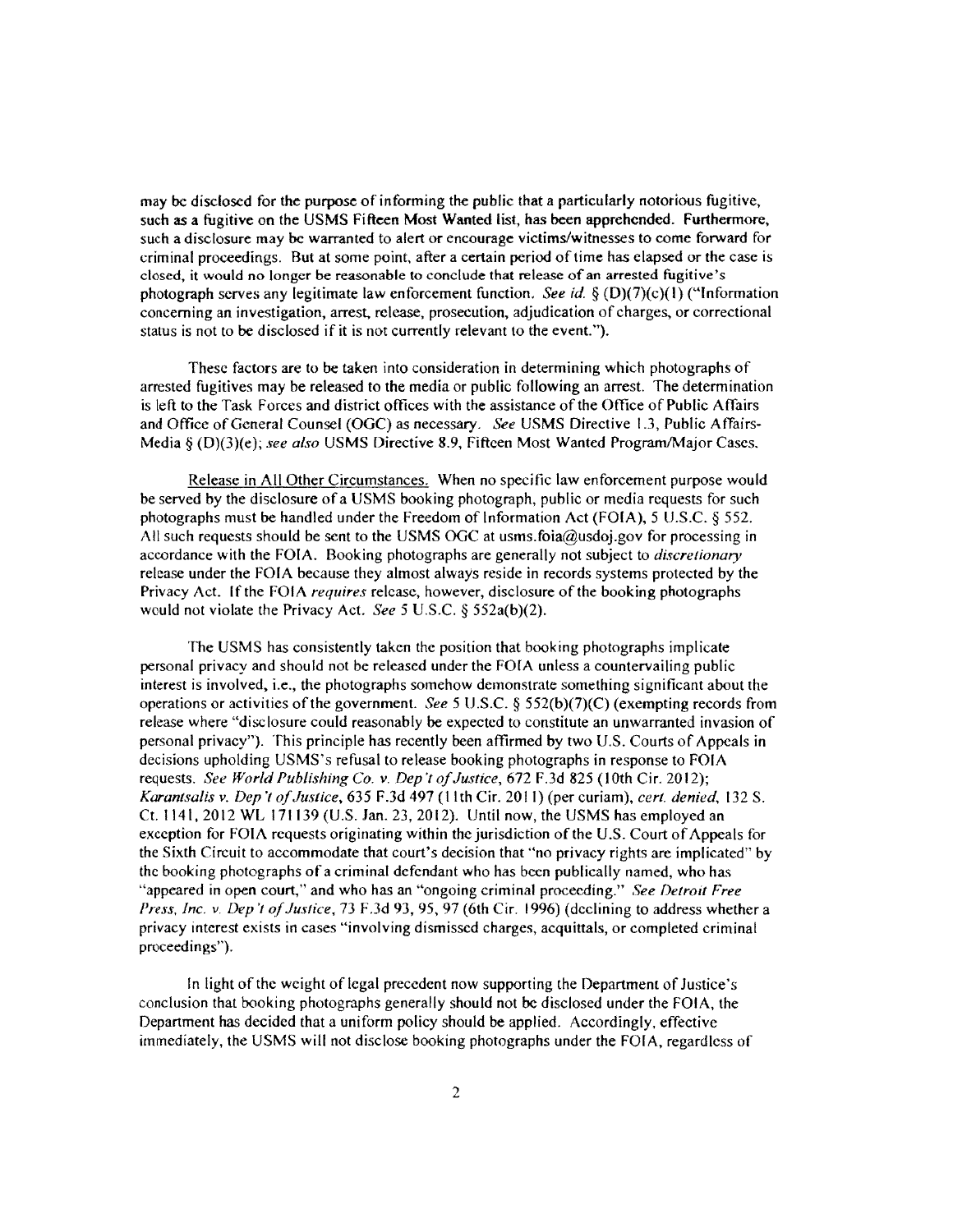where the FOIA request originated, unless USMS OGC determines either that the requester has made the requisite showing that the public interest in the requested booking <sup>p</sup>hotograp<sup>h</sup> outweighs the privacy interest at stake or that other factors specific to the particular FOIA reques<sup>t</sup> warrant processing that reques<sup>t</sup> consistent with existing Sixth Circuit precedent.

If you have any questions, please contact Ed Bordley, Associate General Counsel and FOIA Officer, at (202) 307-8571 or Ed.Bordley@usdoj.gov.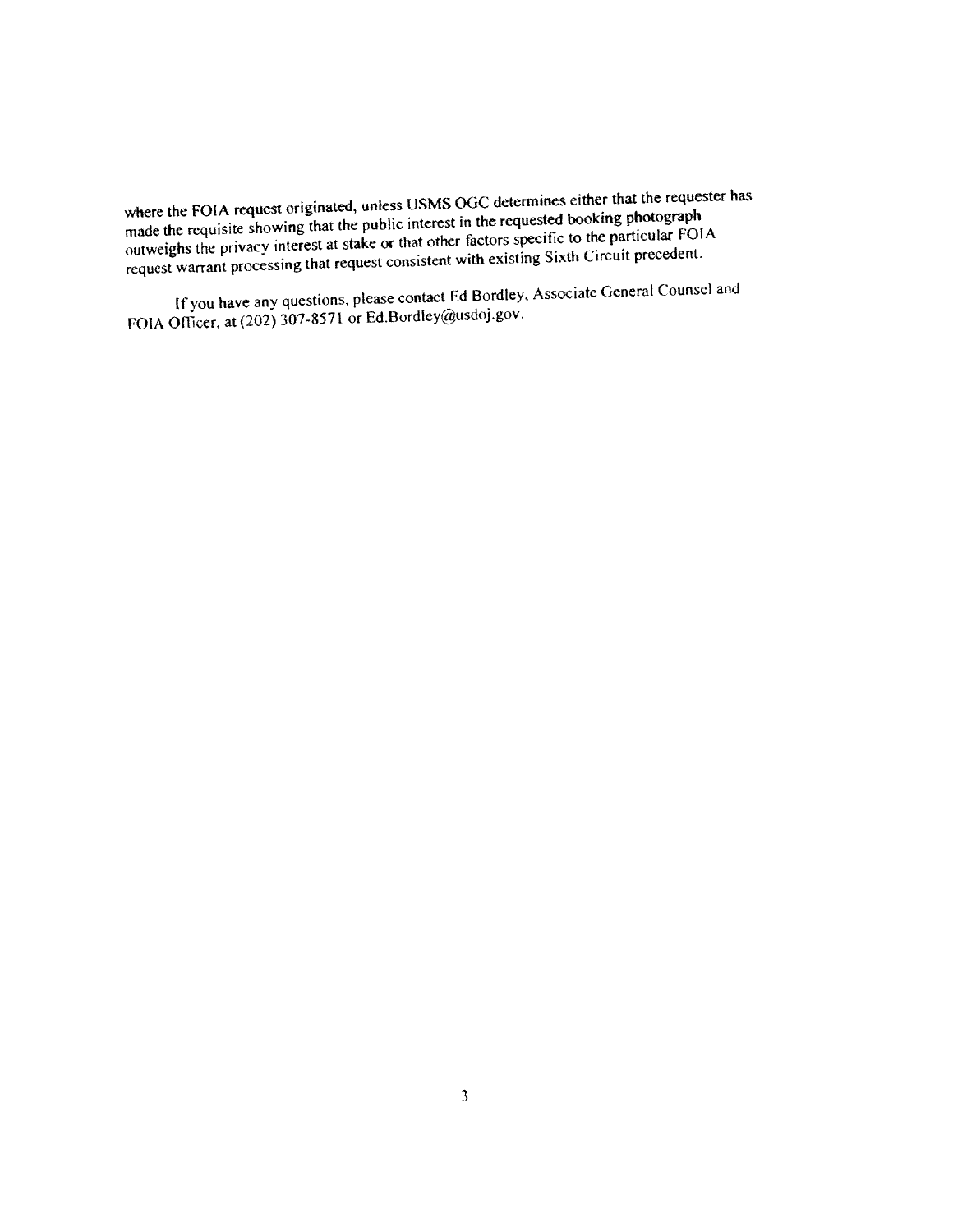#### Attachment E

Case <sup>41</sup> 1-cr-00187-LAB Document 99-1 Filed 02/14111 Page <sup>1</sup> of <sup>31</sup>

## UNITED STATES DISTRICT COURT FOR THE DISTRICT OF ARIZONA

)

)<br>)

)

)

)

UNITED STATES OF AMERICA, Plaintiff,  $\overrightarrow{O}$  Case No. 4:11-CR-00187 (LAB)  $\mathsf{v}_\star$  ) and the set of  $\mathsf{v}_\star$ JARED LEE LOUGHNER, Defendant.

## DECLARATION OF WILLIAM E. BORDLEY

I, William E. Bordley, hereby make the following Declaration under penalty of perjury pursuan<sup>t</sup> to <sup>28</sup> U.S.C. § 1746.

1. <sup>I</sup> am an Associate General Counsel and the Freedom of Information/Privacy Act Officer of the United States Marshals Service ("USMS"), assigned to USMS Headquarters, Office of General Counsel ("OGC"), in Arlington, Virginia. <sup>I</sup> am experienced with the procedures for responding to requests made pursuan<sup>t</sup> to the Freedom of Information Act ("FOIA"), <sup>5</sup> U.S.C. § 552, and the Privacy Act ("PA"), 5 U.S.C. § 552a, for information maintained in the records and files of the USMS. The USMS Headquarters OGC is responsible for processing all FOIA requests made to any USMS office located throughout the United States pursuan<sup>t</sup> to USMS policy.

2. In the course of my official duties at USMS, I have become personally familiar with the FOIA requests regarding Jared Lee Lougbner. The statements made herein are based upon my persona<sup>l</sup> knowledge, upon information made available to me in my official capacity, and upon determinations made by me in accordance therewith.

3. Among other responsibilities, the USMS performs statutory law enforcement duties related to receiving, processing, transporting, and maintaining custody of federal prisoners from

## EXHIBIT I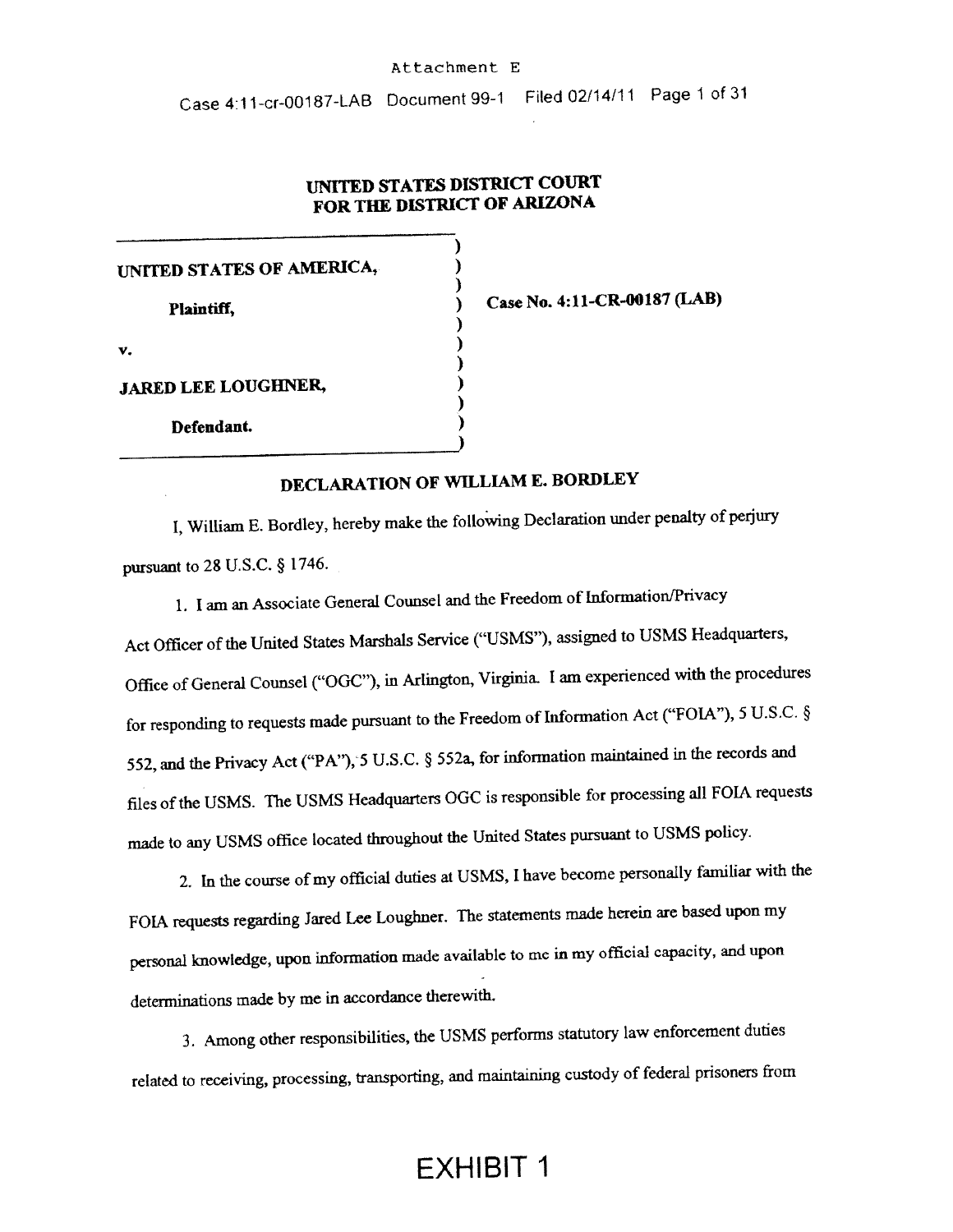the time of their arrest by <sup>a</sup> U.S. Marshal or their remand to <sup>a</sup> U.S. Marshal by the court, until the prisoner is committed by the court to the Attorney General for service of sentence, otherwise released from custody or returned to custody of the U.S. Parole Commission or Bureau of Prisons. See Rule 4, Federal Rules of Criminal Procedure, <sup>18</sup> U.S.C. § 4086,28 U.S.C. § 566, and <sup>28</sup> C.F.R, § 0.111 (j), (k),

4. The USMS Privacy Act system of records routinely encompasse<sup>d</sup> by <sup>a</sup> search for prisoner records is the Prisoner Processing and Population Management/Prisoner Tracking System ("PPM/PTS"), JUSTICE/USM-005, which is described in <sup>a</sup> system of records notice published at <sup>72</sup> Fed. Reg. 33515, 33519-20 (2007). This system of records is searched by an individual's name and/or persona<sup>l</sup> identifier, such as <sup>a</sup> prisoner registration number or social security number. This system of records assists the USMS in carrying out its statutory law enforcement responsibilities described in paragrap<sup>h</sup> 3.

5. The PPM/PTS system of records contains booking photographs that are generated in local tJSMS district offices in connection with the processing, safekeeping, and disposition of individuals in the USMS's custody. See <sup>72</sup> Fed. Reg. 33515, 33520. Booking <sup>p</sup>hotographs located in the PPM/PTS system of records arc statutorily protected from disclosure without the consent of the subject individual under the Privacy Act, <sup>5</sup> U.S.C. § 552a, and may only be released in response to <sup>a</sup> FOIA reques<sup>t</sup> if the agency determines the information must he released under the FOIA. as these records are retrieved by the prisoner's name or other identifying information. See 5 U.S.C.  $\S$  552a(b)(2).

6. USMS policy provides that post-arrest <sup>p</sup>hotographs of USMS prisoners. including booking photographs, will not be released to the news media unless a law enforcement purpose is served. See USMS Directive 1.3, Media,  $(A)(3)(c)(5)$  (attached as Exhibit A); see also 28 C.F.R.

## EXHIBIT 1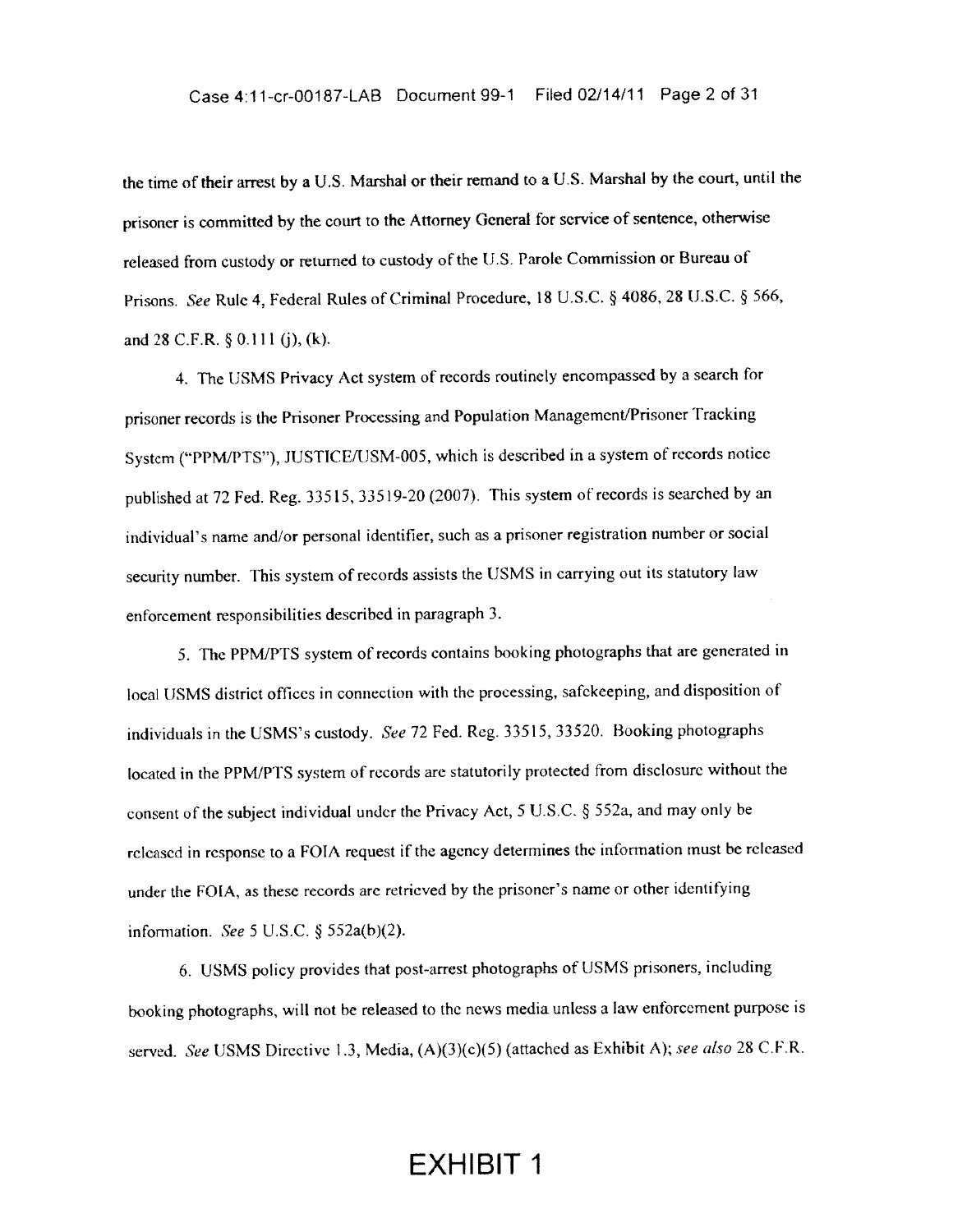§ 50.2(b)(7). USMS policy further specifies that prisoner bookings are confidential, and media representatives will not be advised of, or allowed to be present during, the proceedings. See USMS Directive 1.3, Media, (A)(3)(i). The only law enforcement purpose for which booking <sup>p</sup>hotographs are publicly released concerns fugitives, such as to aid in their capture or to notify potential victims. See id.; see also 28 C.F.R.  $\S$  50.2(b)(8).

7. The court ruling, Detroit Free Press v. Dep't of Justice, 73 F.3d 93, 97 (6th Cir. 1996), necessitates an exception to USMS policy regarding the public release of post-arrest <sup>p</sup>hotographs of USMS prisoners within the jurisdiction of the United States Court of Appeals for the Sixth Circuit ("Sixth Circuit"). Even where no law enforcement purpose is served, under the circumstances required by Detroit Free Press the USMS discloses booking <sup>p</sup>hotographs to FOTA requesters who could file suit within that jurisdiction pursuant to 5 U.S.C. § 552(a)(4)(B): when 1) the defendant has been publicly named, 2) the defendant has been indicted, 3) the defendant has made <sup>a</sup> court appearance in connection with the indictment, and 4) there is an ongoing trial or appea<sup>l</sup> related to the indictment. <sup>I</sup> lowever, because the IJSMS believes that court decision is inconsistent with the FOIA, the USMS retains its policy as stated in paragraph 6 for all other jurisdictions.

8. On January 8,2011, the USMS began to receive FOIA requests from individuals and news media outlets for the booking photograph of Jared Lee Loughner. Between January 8 and February 11, 2011. the IJSMS received at least fifteen such requests. Four of the FOIA requests for Mr. Loughner's booking <sup>p</sup>hotograph are from requesters who appear to reside or have their principal <sup>p</sup>lace of business in the States of Kentucky, Michigan, or Ohio, Most of the requests expressed the intent to publicize the photograph in the news media. The only "public interest" identified in the requests was the national interest in Mr. Loughner's case. See Exhibit B.

## EXHIBIT 1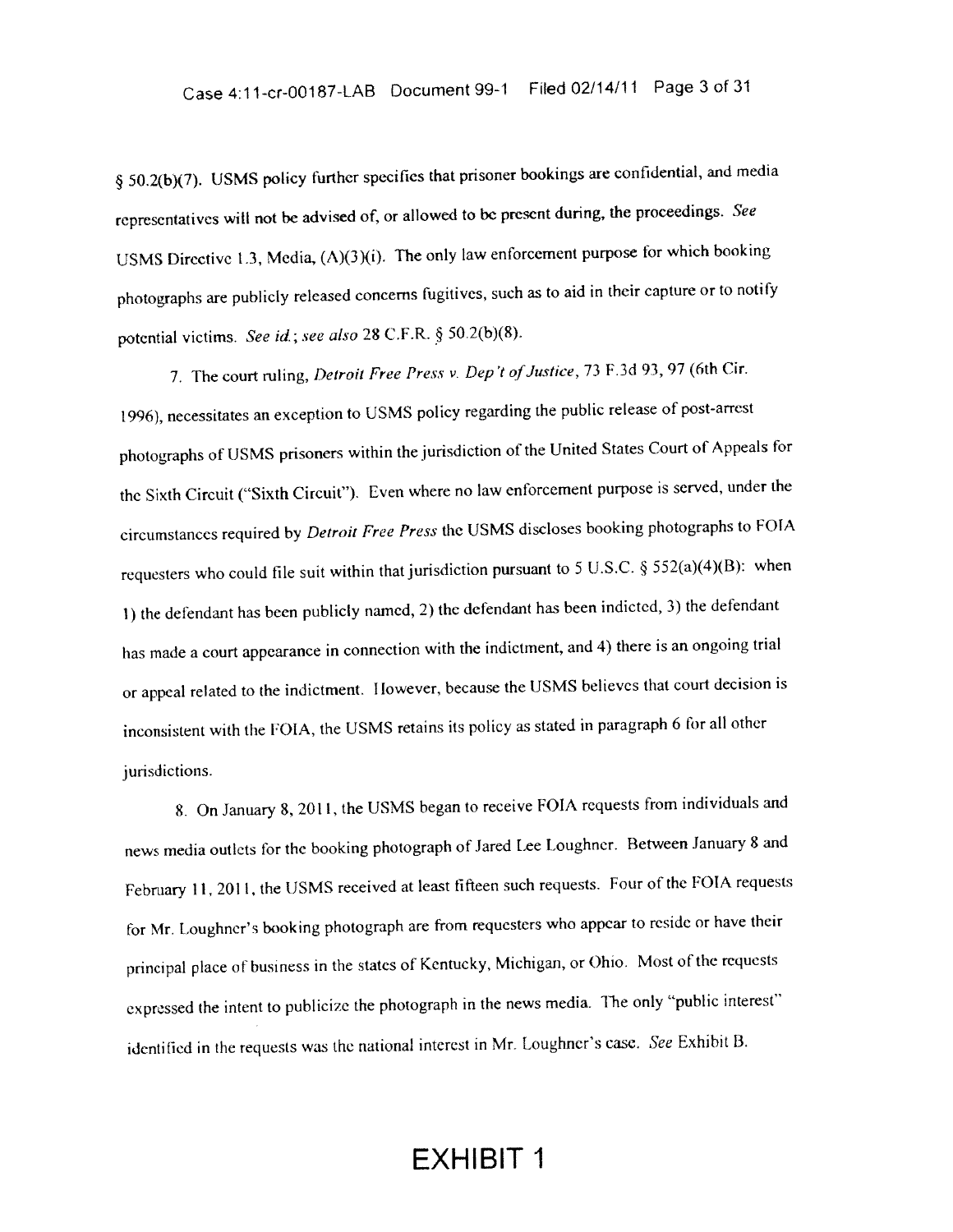9. Subsequent to receipt of these FOIA requests, the USMS searched the PPMJPTS system by the name of Jared Loughner and identified two booking photographs which are maintained in that system  $-$  a front shot and a profile shot.

10, These <sup>p</sup>hotographs differ from the <sup>p</sup>hotograph publically released by Arizona state authorities on January 10, 2011. which was taken by the Pima County Sheriff's Department Forensic Unit and, according to that Department's spokeswoman, was not <sup>a</sup> mugshot. See Dylan Smith, Photo of accused gunman Jared Loughner released, Tucson Sentinel, Jan. 10, 2011, http://www.tucsonsentinel.com/local/report/011011\_loughner\_photo. Unlike that photograph, these <sup>p</sup>hotographs show Mr. 1.oughner in sharper resolution with abrasions on his face, and in prison garb, with <sup>a</sup> cinder block wall in the background.

11. Ordinarily, the USMS would deny the FOIA requests pursuan<sup>t</sup> to FOIA Exemption (7)(C). Exemption 7(C) allows an agency to withhold records or information compiled for law enforcement purposes, to the extent that production of such records or information could reasonably he expected to constitute an unwarranted invasion of persona<sup>l</sup> privacy. <sup>5</sup> U.S.C. §  $552(b)(7)(C)$ . As a categorical matter, booking photograph records meet the Exemption 7 threshold requirement of having been compiled for law enforcement purposes, because booking photographs are routinely compiled following a USMS law enforcement investigation and arrest of individuals charged with federal criminal offenses. The disclosure of booking <sup>p</sup>hotographs could cause <sup>a</sup> stigmatizing effect that could result in humiliation, and unwarranted attention to the individual federal detainee. In balancing the privacy interest against the public interest, the USMS could discern no legitimate public interest in the disclosure of Mr. Loughner's booking <sup>p</sup>hotograph that would outweigh his privacy interest. The requesters presented no public interest in disclosure of this information with his FOFA request. Nor did they indicate how disclosure

## EXHIBIT I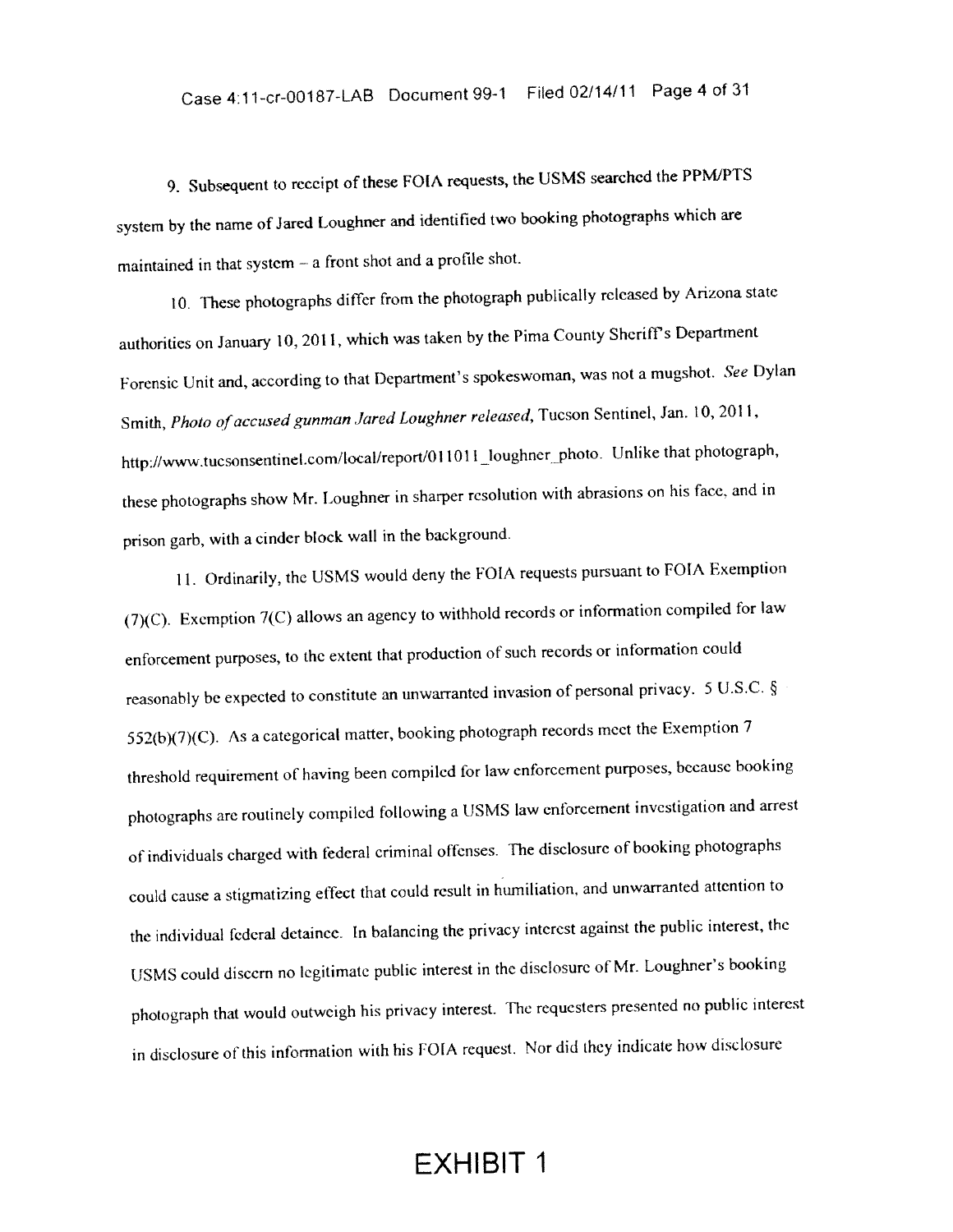would meet the basic purpose of the FOIA, *i.e.*, to shed light on an agency's performance of its statutory duties. Disclosure to the requesters would be equivalent to disclosure to the public and, as such, could reasonably be expected to constitute an unwarranted invasion of personal privacy since no legitimate public interest would be served by disclosure. <sup>5</sup> U.S.C. § 552(b)(7)(C).

12. Nevertheless, because at least four of these requests appear to come within the jurisdiction of the Sixth Circuit pursuant to 5 U.S.C.  $\S$  552(a)(4)(B), and because Mr. Loughner's case matches the circumstances decided in *Detroit Free Press*, the USMS considers itself obligated to release the booking photograph to those requesters.

13. Once the USMS has released a record to a requester (other than a request for one's own records), the USMS considers itself obligated to release that record to subsequent requesters, For that reason, the USMS will release the booking photograph to all the requesters if any release is required.

14. The USMS has not yet released the booking photograph to any requester. When the statutory twenty day response period expired on February 7, 2011, USMS invoked the ten business day extension provision set forth in 5 U.S.C. § 552(a)(6)(B)(i) and (iii)(III) due to the need to consult with other components of the U.S. Department of Justice. That extension will expire on or about February 22, 2011.

I declare under penalty of perjury pursuant to 28 U.S.C. § 1746, that the foregoing is true and correct to the best of my information and belief.

wm & nordog

WILLIAM E. BORDLEY

Dated: February 14, 2011

## EXHIBIT 1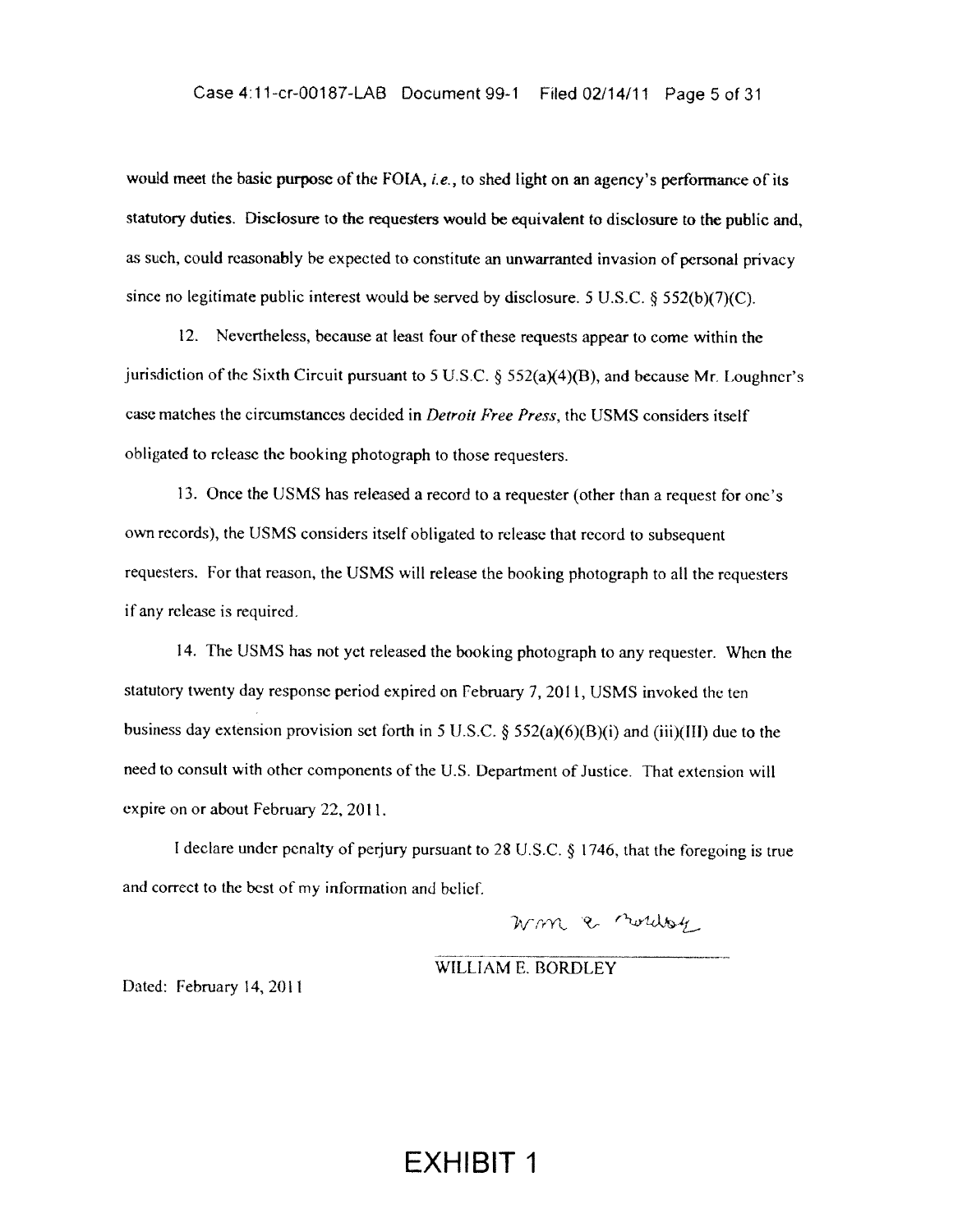### Attachment F

From: Robinson, Nancy (USMS) [mailto:Nancy.Robinson@usdoj.gov] Sent: Thursday, December 27, <sup>2012</sup> 11:32 AM To: vanessahagedom@yahoo.com; USMS FOIA Cc: Candiotti, Susan Subject: RE: Urgent CNN FOLA Request 2013USMS22366 U.S. Department of Justice United States Marshals Service Office of General Counsel 2604 Jefferson Davis Hwy. Alexandria, VA 22301 December 27, 2012

Vanessa Hagedorn CNN Stringer 4386 Alleen Court Independence, KY <sup>41051</sup>

> Re: Freedom of Information Act Request No. 2013USMS22366 Subject: Several Booking Photographs

Dear Requester:

The United States Marshals Service (USMS) is responding to your reques<sup>t</sup> for the booking <sup>p</sup>hotograph(s) of Raees Alam Qazi and Sheheryar Alam Qazi.

Absent <sup>a</sup> written release from the subject(s) of the request, your reques<sup>t</sup> is denied pursuan<sup>t</sup> to Exemptions (b)(6) and (b)(7)(C) of the Freedom of Information Act (FOIA), <sup>S</sup> US.C. § 552(b). Exemption (b)(6) allows an agency to withhold personnel, medical and similar files, the disclosure of which would constitute <sup>a</sup> clearly unwarranted invasion of persona<sup>l</sup> privacy. Exemption (b)(7)(C) allows an agency to withhold records or information compiled for law enforcement purposes to the extent that their production could reasonably be expected to constitute an unwarranted invasion of persona<sup>l</sup> privacy. You have not identified any public interest recognized under the FOIA that would be served by release of the mug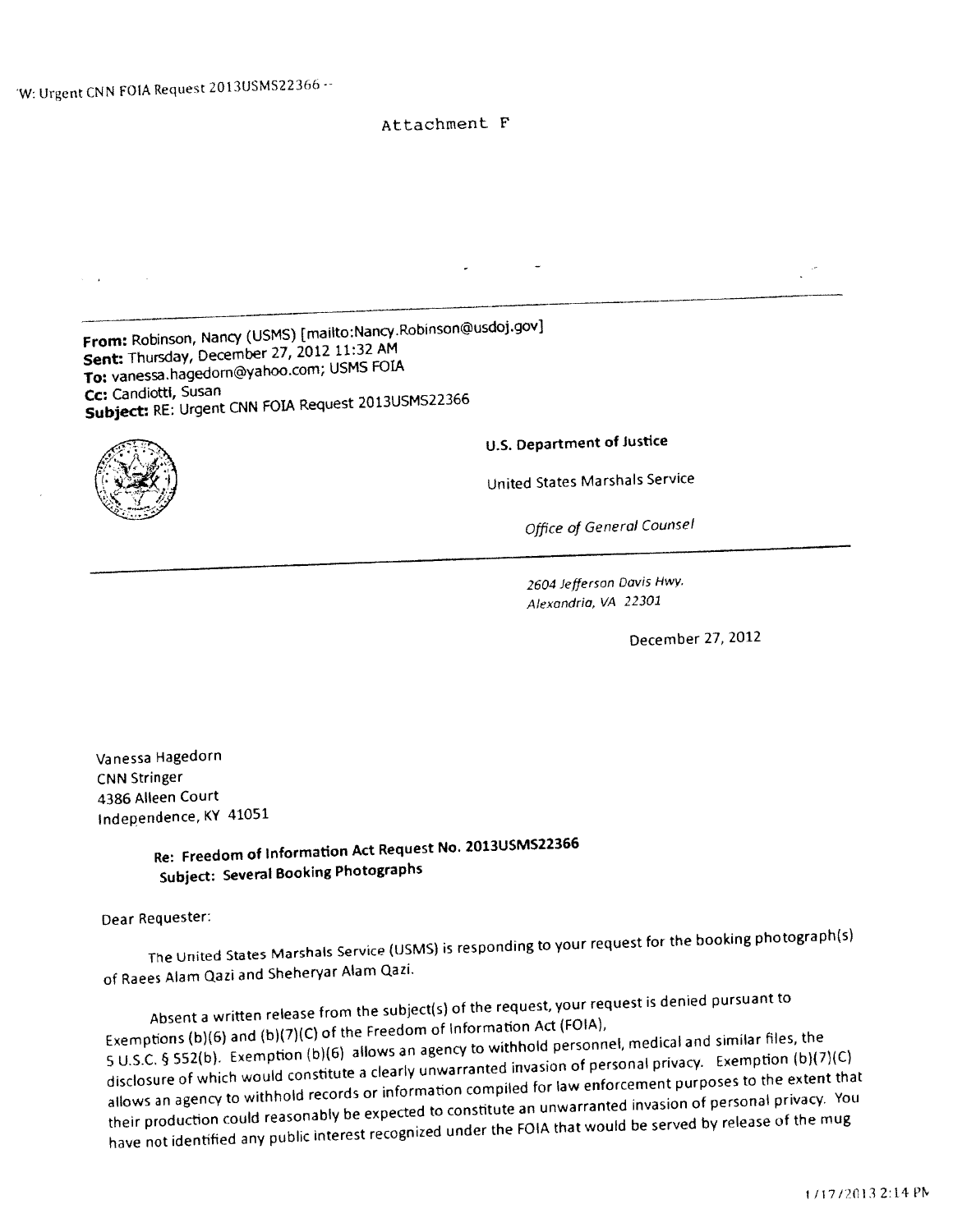shot(s) and that would justify invading personal privacy. See U.S. Department of Justice v. Reporters Committee for Freedom of the Press, 489 U.S. 749 (1989) (to qualify as "public interest" information must "contribute significantly to public understanding of the operations and activities of the governmen<sup>t</sup>"). Further, <sup>a</sup> discretionary release of such records or information, if they exist, would be in violation of the Privacy Act of 1974, <sup>5</sup> U.S.C. § 552a.

If you are dissatisfied with my action on this request, you may appea<sup>l</sup> by writing to the Director, Office of Information Policy (OlP), United States Department of Justice, Suite 11050, <sup>1425</sup> New York Avenue, NW, Washington, D.C. 20530-0001. Your appea<sup>l</sup> must be received by OIP within <sup>60</sup> days of the date of this letter. Both the letter and the envelope should be clearly marked "Freedom of Information/ Privacy Act Appeal." In the event you are dissatisfied with the results of any such appeal, judicial review will thereafter be available to you in the United States District Court for the judicial district in which you reside or have your principal <sup>p</sup>lace of business, or in the District of Columbia.

For your information, Congress excluded three discrete categories of law enforcement and national security records from the requirements of the FOIA. See 5 U.S.C. 552(c) (2006 & Supp. IV (2010)). This response is limited to those records that are subject to the requirements of the FOIA. This is <sup>a</sup> standard notification that is <sup>g</sup>iven to all our requesters and should not be taken as an indication that excluded records do, or do not, exist.

Sincerely,

William E. Bordley Associate General Counsel/ FOIPA Officer Office of General Counsel

-----Original Message-----From: vanessa.hagedorn@yahoo.com [mailto:vanessa.hagedorn@yahoo.com] Sent: Saturday, December 01, <sup>2012</sup> 11:35 AM To: USMS FOIA Cc: Susan Candiotti Subject: Urgent CNN FOJA Request

Dear Ms Robinson:

CNN is making an expedited FOIA reques<sup>t</sup> for all booking <sup>p</sup>hotos taken of federal defendants Raees Alam Qazi, a 20-year-old naturalized U.S. citizen from Pakistan, and his brother, Sheheryar Alam Qazi (Sheheryar), a 30-year-old naturalized U.S. citizen from Pakistan.

Both men are charged in the Southern District of Florida with conspiracy to use <sup>a</sup> weapon of mass destruction and conspiracy to provide material suppor<sup>t</sup> to terrorists. They were arrested Thursday.

In addition to compelling and immediate public interest, we believe under the District <sup>6</sup> statute, that their booking <sup>p</sup>hotos should immediately be released. We would argue that under statute, the public deserves access to their booking photo.

I'm making this expedited reques<sup>t</sup> under the Detroit Free Press <sup>v</sup> Department of Justice case from the 6th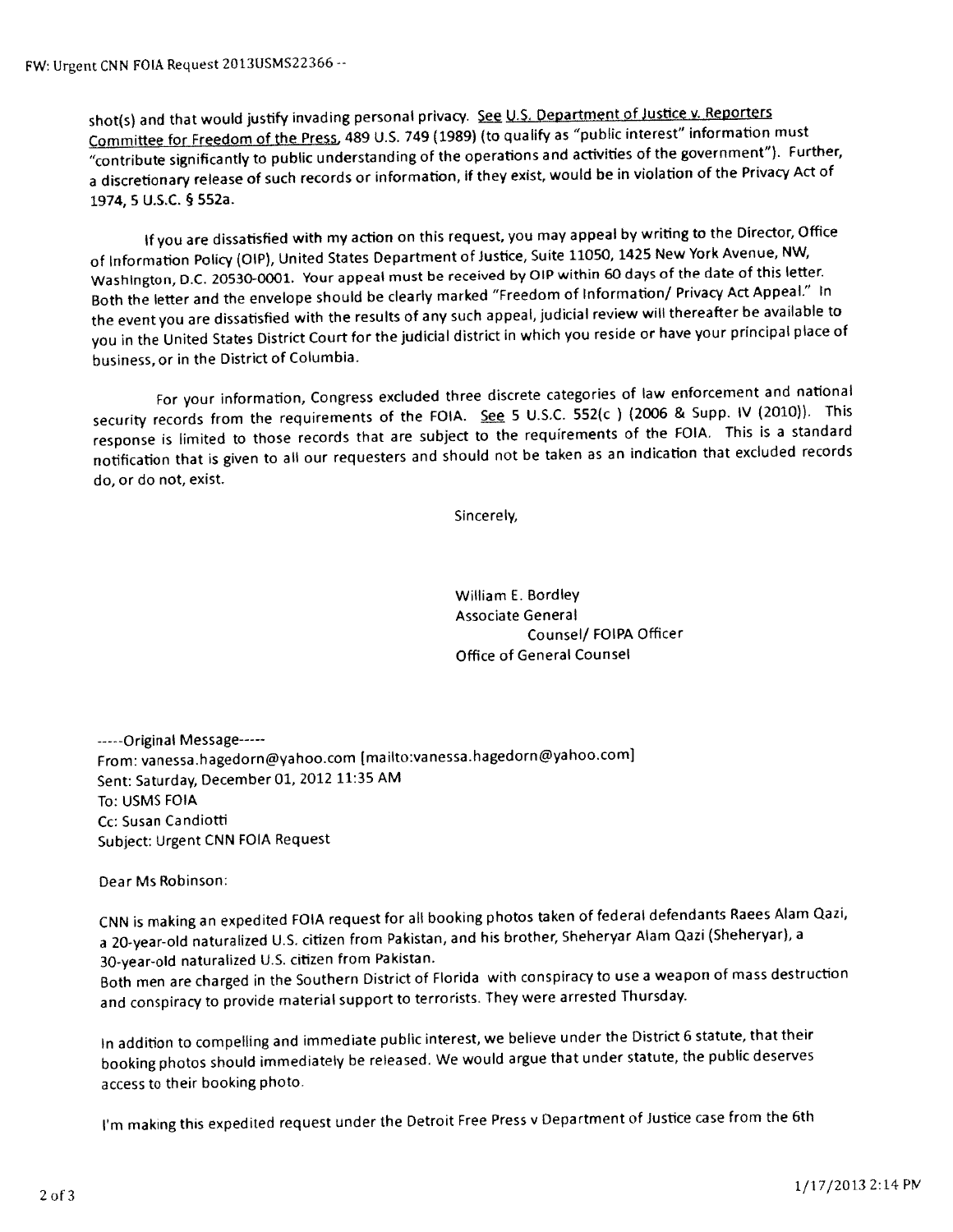Urgent CNN FOIA Request 2013USMS22366

District Appeals Court and <sup>I</sup> live in that jurisdiction. Under that ruling, we maintain the Justice Department is compelled to make <sup>a</sup> timely release of the <sup>p</sup>hotographs. There should be no charge incurred for making or sending us the <sup>p</sup>hotograph(s)

We ask for your urgen<sup>t</sup> attention to this matter.

Please send me the <sup>p</sup>hoto(s) via email for CNN's use. If possible, <sup>p</sup>lease copy the <sup>p</sup>hotographs to

susan.candiotti@cnn.com

Thank you in advance.

Sincerely,

Vanessa Hagedorn CNN Stringer 4386 Alleen Court Independence, Kentucky <sup>41051</sup> 408-781-5293

Cc: Susan Candiotti CNN National Correspondent Susan.candiotti@cnn.com <mailto:Susan.candiotti@cnn.com> 305 773 5146 Cell 212-275-7522 Wk

Sent from my Verizon Wireless BlackBerry

-- Attachments: -

17179869184 image001.jpg GB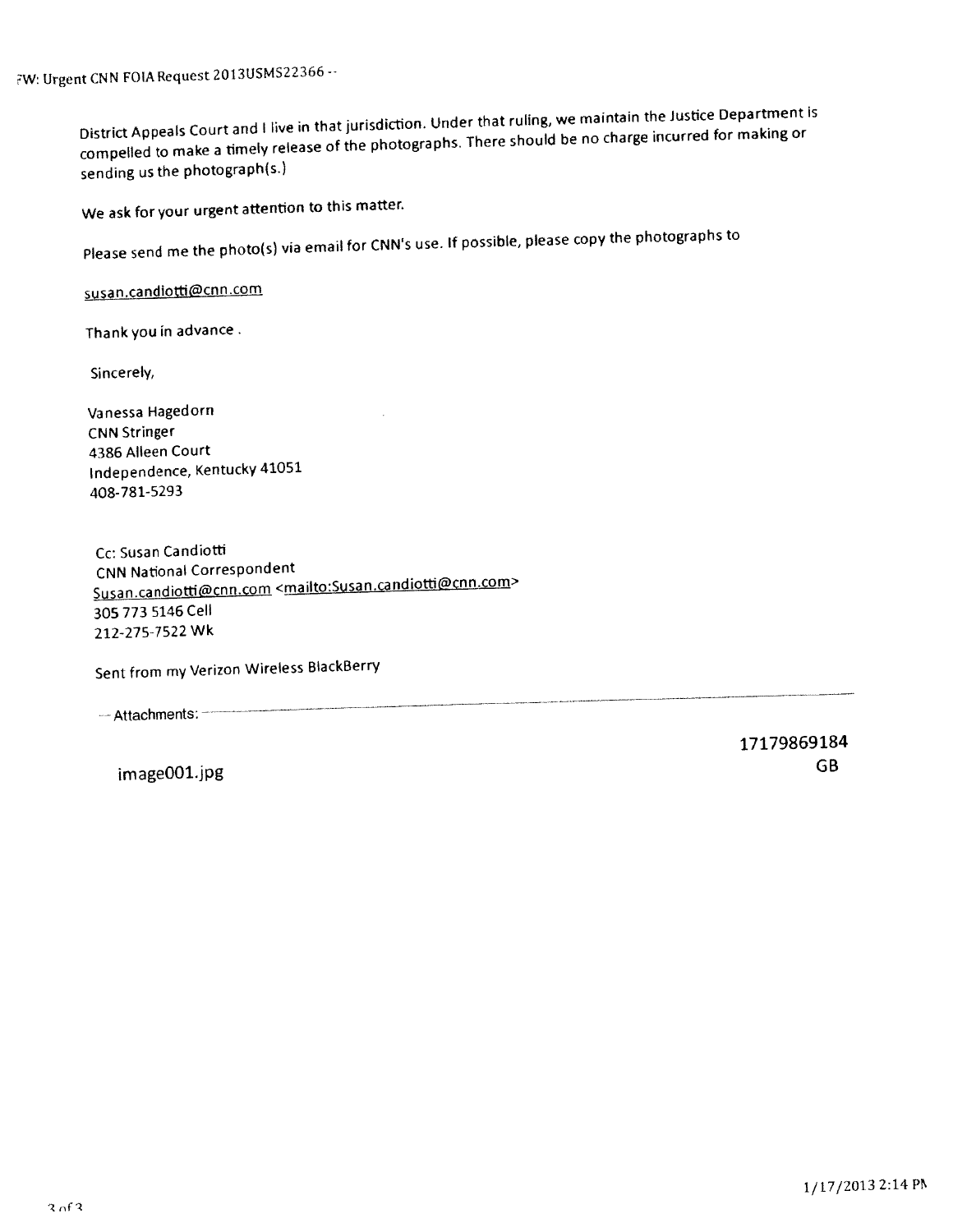## Attachment G

From: Robinson, Nancy (USMS) [Nancy.Robinson@usdoj.gov) Sent: Monday, January 14, <sup>2013</sup> 10:36 AM To: Dustin Blitchok Subject: RE: Mug shot reques<sup>t</sup> 2013USMS22638



## U.S. Department of Justice

United States Marshals Service

Office of General Counsel

2604 Jefferson Davis Hwy. Alexandria, V4 22301

January 14, 2013

Dustin Blitchok The Oakland Press Pontiac, MT

Re: Freedom of Information Act Request No. 2013USMS22638 Subject: Booking Photographs of Roy Dixon Dear Requester:

The United States Marshals Service (USMS) is responding to your reques<sup>t</sup> for the booking photograph(s) of Roy Dixon.

Absent <sup>a</sup> written release from the subject(s) of the request. your reques<sup>t</sup> is denied pursuan<sup>t</sup> to Exemptions (b) (6) and (b)(7)(C) of the Freedom of Information Act (FOIA), <sup>5</sup> LS.C. § 552(b). Exemption (h)(6) allows an agency to withhold personnel, medical and similar tiles, the disclosure of which would constitute <sup>a</sup> clearly unwarranted invasion of personal privacy. Exemption (b)(7)(C) allows an agency to withhold records or information compiled for law enforcement purposes to the extent that their production could reasonably be expected to constitute an unwarranted invasion of personal privacy. You have not identified any public interest recognized under the FOIA that would be served by release of the mug shot(s) and that would justify invading personal privacy. See U.S. Department of Justice v. Reporters Committee for Freedom of the Press,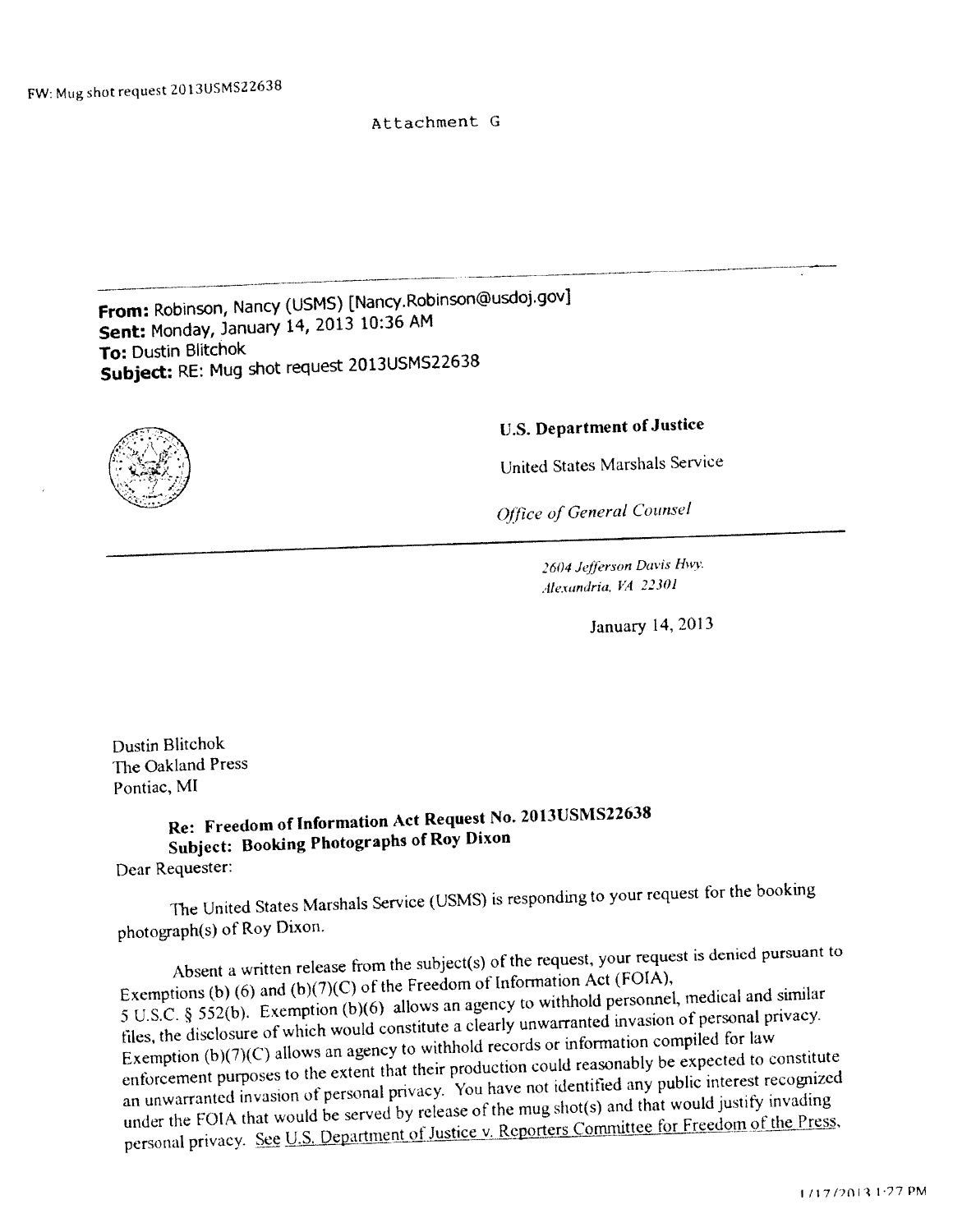489 U.S. 749 (1989) (to qualify as "public interest" information must "contribute significantly to public understanding of the operations and activities of the governmen<sup>t</sup>"). Further, <sup>a</sup> discretionary release of such records or information, if they exist, would be in violation of the Privacy Act of 1974, <sup>5</sup> U.S.C. § 552a,

If you are dissatisfied with my action on this request, you may appea<sup>l</sup> by writing to the Director, Office of Information Policy (OIP), United States Department of Justice, Suite 11050, 1425 New York Avenue, NW, Washington, D.C. 20530-0001. Your appea<sup>l</sup> must be received by OIP within <sup>60</sup> days of the date of this letter. Both the letter and the envelope should be clearly marked "Freedom of Information/ Privacy Act Appeal." In the event you are dissatisfied with the results of any such appeal, judicial review will thereafter be available to you in the United States District Court for the judicial district in which you reside or have your principal <sup>p</sup>lace of business, or in the District of Columbia.

For your information. Congress excluded three discrete categories of law enforcement and national security records from the requirements of the FOIA. See 5 U.S.C. 552(c) (2006 & Supp. IV (2010)). This response is limited to those records that are subject to the requirements of the FOIA. This is <sup>a</sup> standard notification that is <sup>g</sup>iven to all our requesters and should not be taken as an indication that excluded records do, or do not, exist.

Sincerely,

William E. Bordley Associate General Counsel/ FOIPA Officer Office of General Counsel

From: Dustin Blitchok [mailto :dblitchok@oakpress.comj Sent: Thursday, January 10, <sup>2013</sup> 5:38 PM To: USMS FOIA Subject: Mug shot reques<sup>t</sup>

Hello,

The U.S. Marshals office booked Roy Dixon at their Detroit office on the afternoon of Wednesday, Jan. 9. He is criminally indicted in U.S. District Court Case #12-20030. <sup>I</sup> am <sup>a</sup> reporter at The Oakland Press in Pontiac, Mich. <sup>I</sup> covered Dixon's arraignment on Wednesday and was hoping to ge<sup>t</sup> his mugshot from you for publication.

Please call me at 248-745-4685 or email me at this address with any questions. Thanks!

Sincerely,

Dustin Blitchok Reporter, The Oakland Press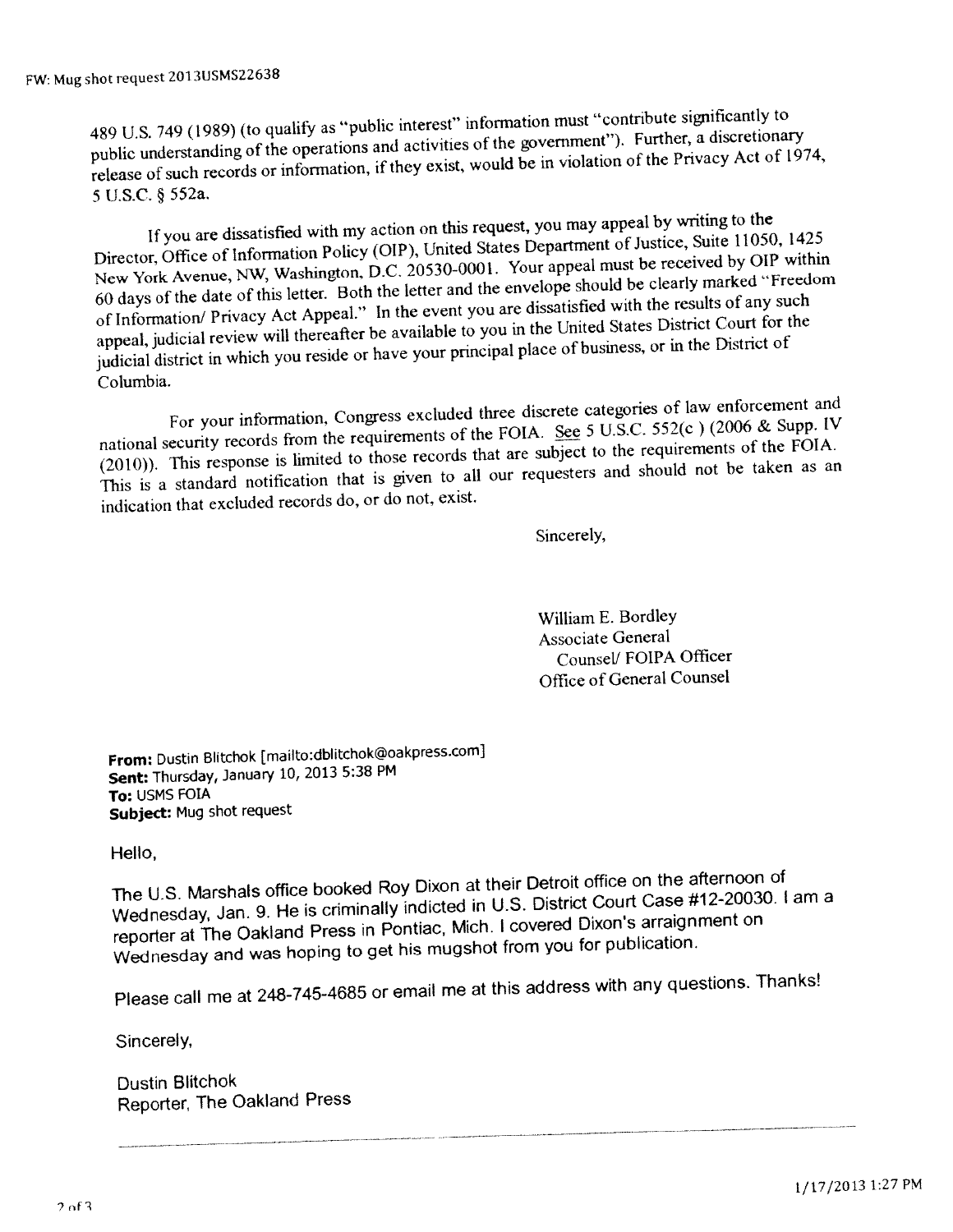ntained in or attached to this e-mail contains confidential or privileged information. If you are not the intended recipient, be aware that any disclosure, copying, distribution or use of the contents of this e-mail is disclosure, copying, distribution of doo of the sender<br>PROHIBITED. If you have received this e-mail in error, please notify the sender<br>and delete the e-mail immediately. Thank you.

The information contained in or attached to this e-mail contains confidential or privileged information. If you are not the intended recipient, be aware that any disclosure, copying, distribution or use of the contents of this e-mail is PROHIBITED. If you have received this e-mail in error, please notify the sender and delete the e-mail immediately. Thank you.

 $-$ image001.jpg $-$ 



Attachments:

mageOOl.jpg <sup>135</sup> KB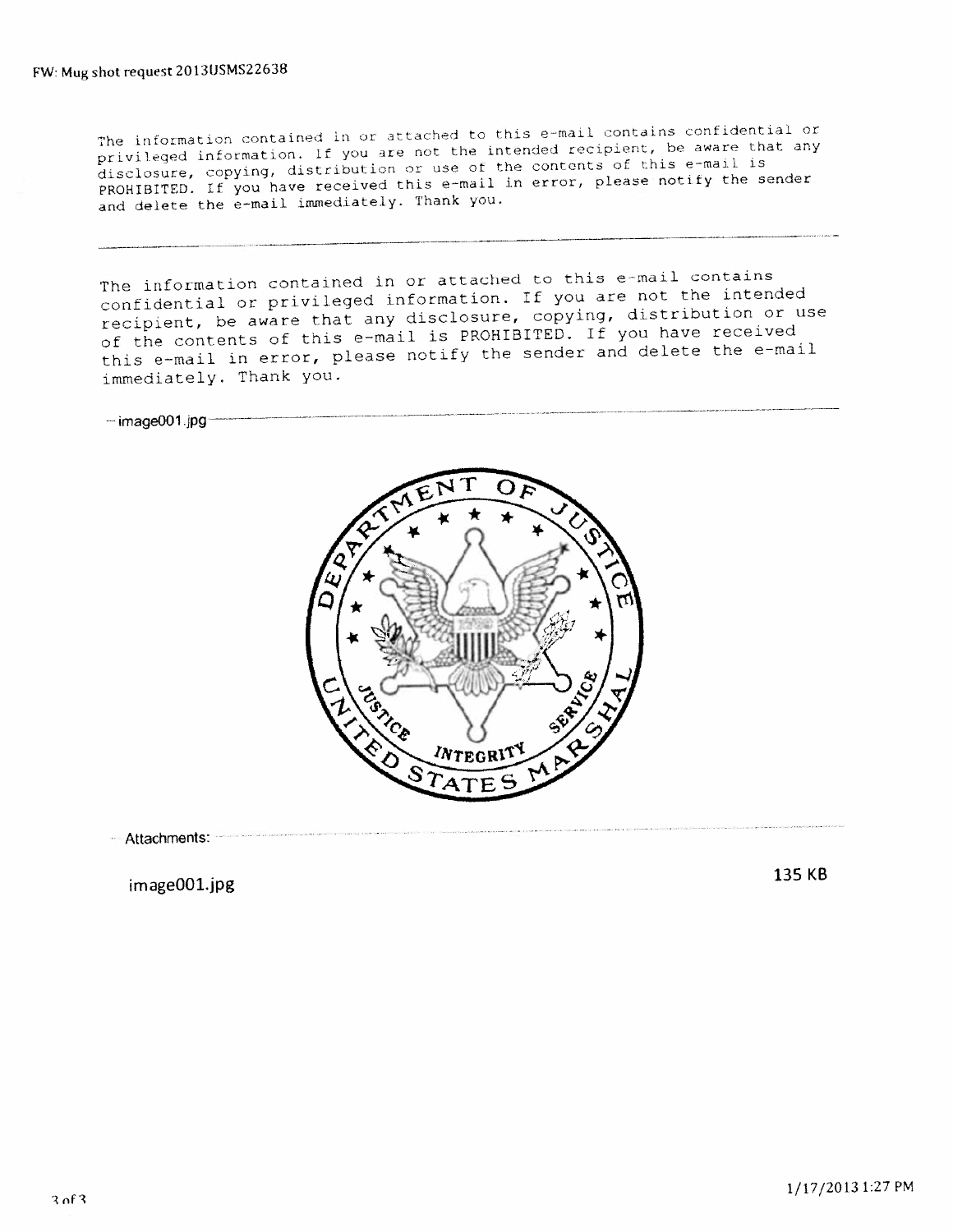Attachment H

### No, 11-342

## In the Supreme Court of the United States

THEoDoRE KARANTsALIs, PETITIONER

 $\overline{v}$ .

UNITED STATES DEPARTMENT OF JUSTICE, ET AL.

ON PETITION FOR A WRIT OF CERTIORARI TO THE UNITED STATES COURT OF APPEALS FOR THE ELEVENTH CIRCUIT

## BRIEF FOR THE RESPONDENTS IN OPPOSITION

DONALD B. VERRILLI, JR. Solicitor General Counsel of Record TONY WEST Assistant Attorney General LEoNARD SCHAITMAN STEVE FRANK **Attorneys**  $Department\ of Justice$ Washington, DC. 20530-0001  $\label{prop:subspace} {\sc SupermeCtBries@usdoj.gov}$ 

(202) 514-2217